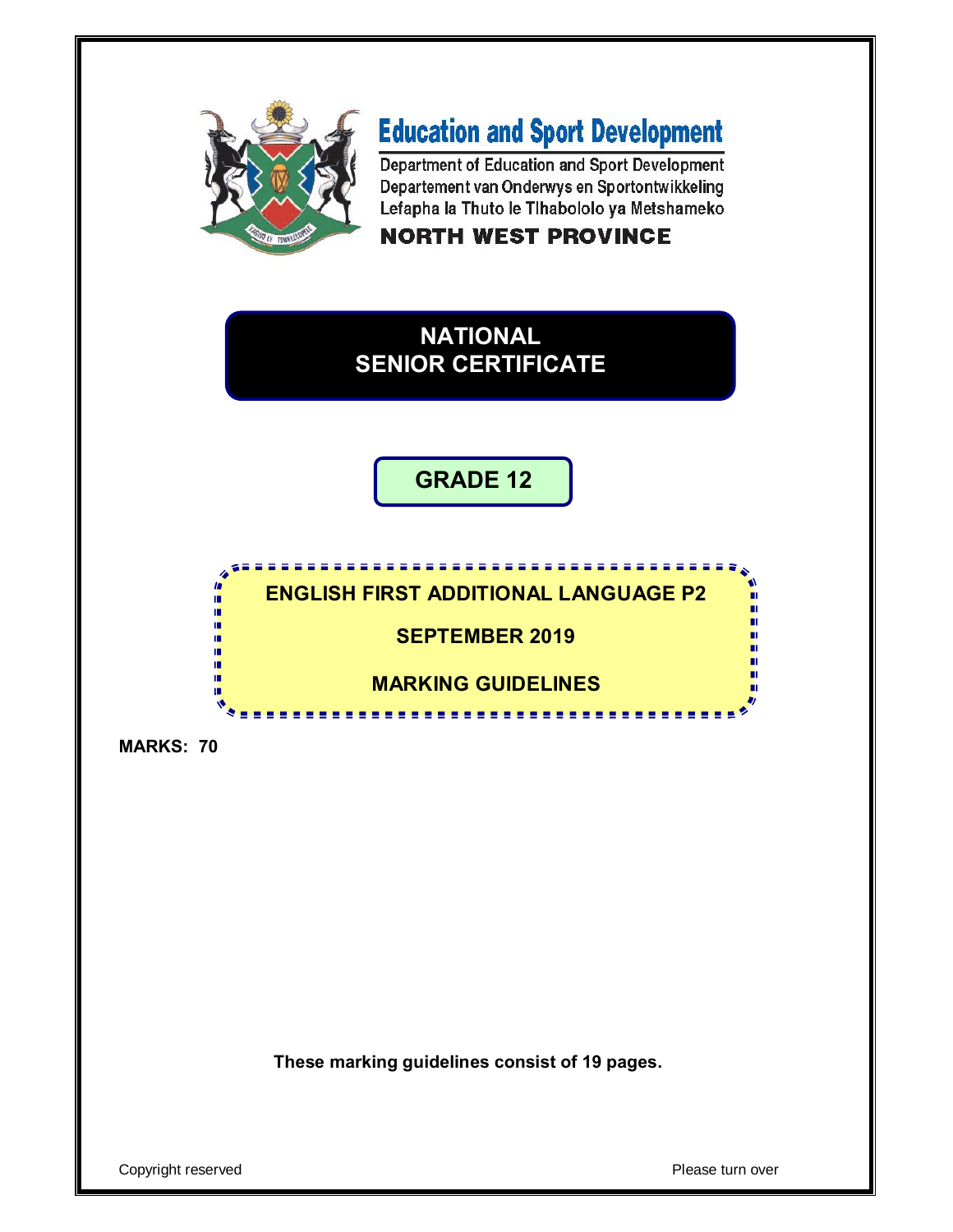#### **INSTRUCTIONS AND INFORMATION**

- 1. Candidates are required to answer questions from TWO sections.
- 2. Candidates qresponses should be assessed as objectively as possible.

#### 3. **MARKING GUIDELINES**

- 3.1 A candidate may not answer more than ONE question on the same genre.
- 3.2 If a candidate gives two answers where the first one is incorrect and the next one is correct, mark the first answer and **ignore** the next.
- 3.3 If answers are incorrectly numbered, mark according to the marking guidelines.
- 3.4 If a spelling error affects the meaning, mark incorrect. If it does not affect the meaning, mark correct.
- 3.5 If the candidate does not use inverted commas when asked to quote, **do not penalise.**
- 3.6 For open-ended questions, no marks should be awarded for YES/NO or I AGREE/I DISAGREE. The reason/substantiation/motivation is what should be considered.
- 3.7 No marks should be awarded for TRUE/FALSE or FACT/OPINION. The reason/substantiation/motivation is what should be considered.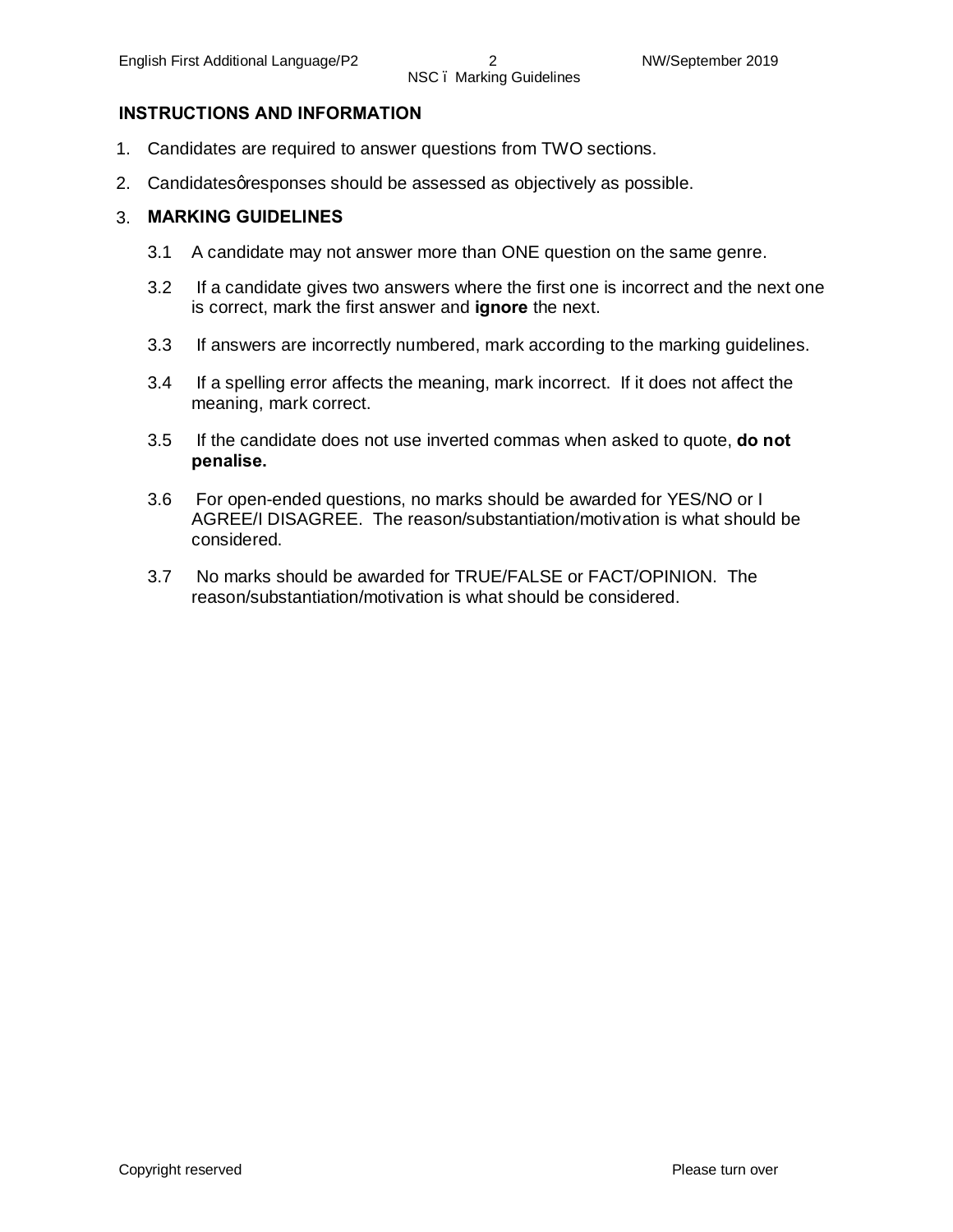#### **SECTION A: NOVEL**

**NOTE:** Candidates are required to answer **ONE** question **on the novel they have studied.**

#### **QUESTION 1:** *CRY, THE BELOVED COUNTRY*

#### **Candidates are required to answer BOTH questions, i.e. QUESTION 1.1 and 1.2.**

| 1.1.1 | (a) E/takes Kumalo to the Mission House.<br>(b) A/Arthurg mother. $\checkmark$<br>(c) D/marries Absalom and his girlfriend.√                                     |     |
|-------|------------------------------------------------------------------------------------------------------------------------------------------------------------------|-----|
|       | (d) B/an activist. $\checkmark$                                                                                                                                  | (4) |
| 1.1.2 | B/Sophiatown √                                                                                                                                                   | (1) |
| 1.1.3 | (a) gate of the prison/jail $\checkmark$                                                                                                                         | (1) |
|       | (b) Kumalo is visiting Absalom in jail because he is accused of murder/<br>murdering Arthur.√                                                                    | (2) |
| 1.1.4 | (a) concerned/worried/caring                                                                                                                                     | (1) |
|       | (b) Kumalo is concerned about his sonot health and well-being in jail.                                                                                           | (1) |
| 1.1.5 | (a) hopeful $\checkmark$                                                                                                                                         | (1) |
|       | (b) Absalom hopes that the lawyer might be able to get him<br>acquitted/set free/a lighter sentence. v                                                           | (1) |
| 1.1.6 | Kumalo is asking Absalom whether he told the police that Matthew<br>Kumalo and Johannes Pafuri√were with him at Arthuro house/during<br>the murder. $\checkmark$ | (2) |
| 1.1.7 | Open-ended.                                                                                                                                                      |     |
|       | Accept a relevant response which shows an understanding of Matthew<br>and Johannesqinvolvement in the murder, among others:                                      |     |
|       |                                                                                                                                                                  |     |

Disagree

- · Matthew and Johannes were at the scene of the murder with Absalom.
- · They both influenced Absalom to commit crime.
- · They supplied Absalom with a gun.
- · It is their duty to admit that they are guilty/it is the right thing to do.

#### **OR**

Agree

- · Absalom was the one who pulled the trigger and killed Arthur.
- · They did not tell Absalom to kill Arthur.
- · The agreement was that they would just rob/steal.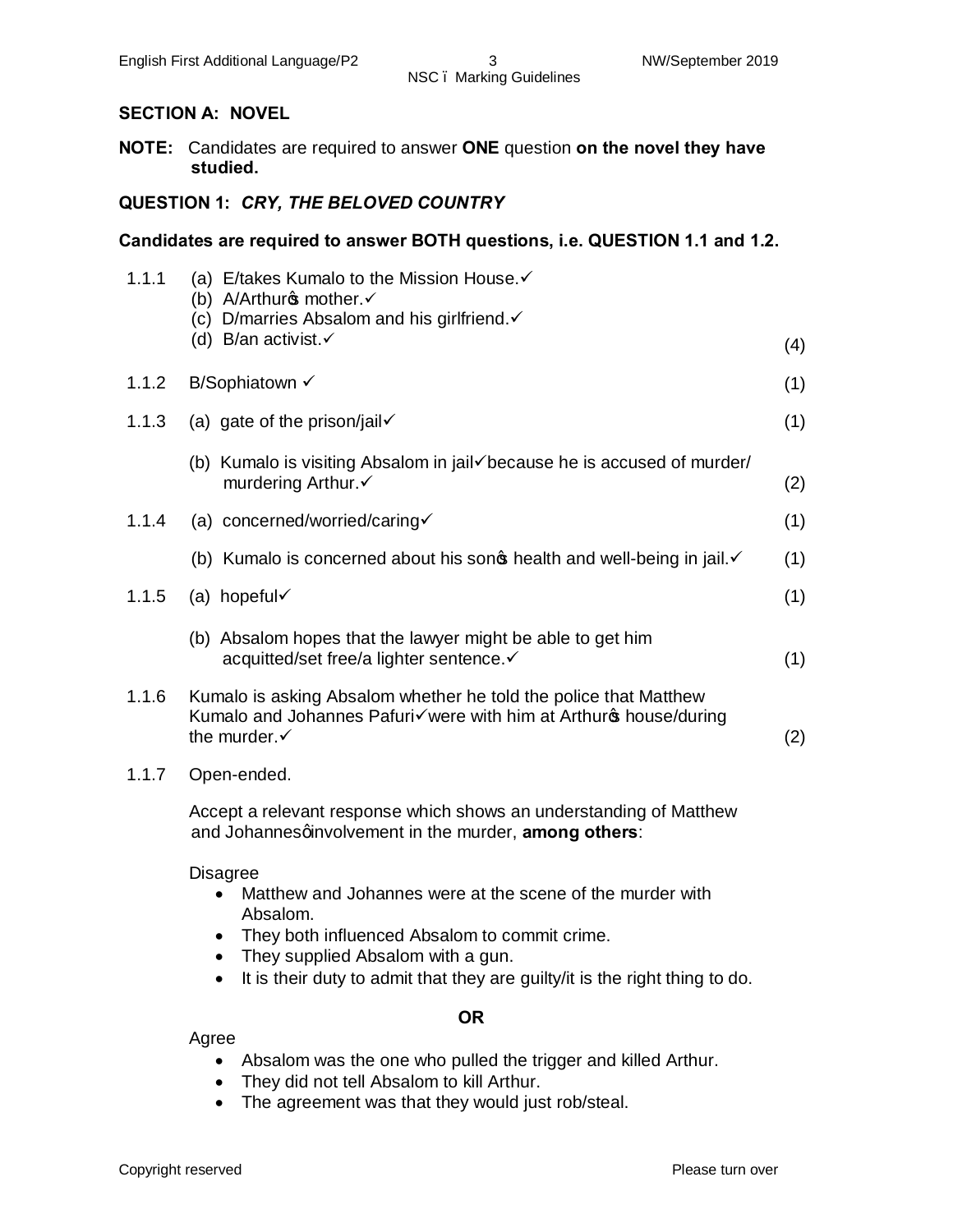**NOTE:** Do NOT award a mark for AGREE or DISAGREE. Credit responses where a combination is given. For full marks, responses must be well-substantiated. A candidate can score 1 or 2 marks for a response which is not well-substantiated. The candidate interpretation must be grounded in the novel. (3) **AND** 1.2.1 Zulu word for little chief/little master. $\checkmark$  (1) 1.2.2 The boy is concentrating/trying very hard/intensely to remember the words he has to say to Kumalo in Zulu/learning Zulu. $\checkmark\checkmark$  (2) 1.2.3 Kumalo is helpful. $\checkmark$ He is kind. $\checkmark$ He considerate.  $\checkmark$ He is humble. $\checkmark$ **NOTE:** Accept any TWO character traits. (2) 1.2.4 Kumalogs son Absalom was the one who killed the boygs father, Arthur, yet they are still friends and the boy does not hold any grudges against Kumalo. $\checkmark\qquad$  (2)  $1.2.5$  (a) metaphor $\checkmark$  (1) (b) Kumalo compares the boy to an angel from  $God<sub>o</sub>$  because of the boy weet nature/the boy brings peace like an angel in the emotional turmoil Kumalo experiences as a result of his sonos crime/his son killing the boyes father/Arthur Jarvis. $\checkmark$  (2) 1.2.6 (a) Napoleon Letsitsi $\checkmark$  (1) (b) He is the agricultural demonstrator $\checkmark$  (that Jarvis hires to help with farming in Ndotsheni). (1) 1.2.7 Accept a relevant response which shows an understanding of the theme of the broken tribe, **among others**: • The tribe is broken because the people from Ndotsheni must go to the city to look for jobs. · The fathers/husbands go to the city and do not come back. • The family unit is broken and this causes the cultural values/tribal lifestyle to be destroyed. · The nation is broken as people live in hatred because of discrimination. • The Kumalo family tribe is broken as John, Gertrude, Gertrude  $\phi$ husband and Absalom all went to the city and never came back. **NOTE:** For full marks, the response must be well-substantiated. A candidate can score 1 or 2 marks for a response which is not well-substantiated. The candidates interpretation must be

grounded in the novel. (3)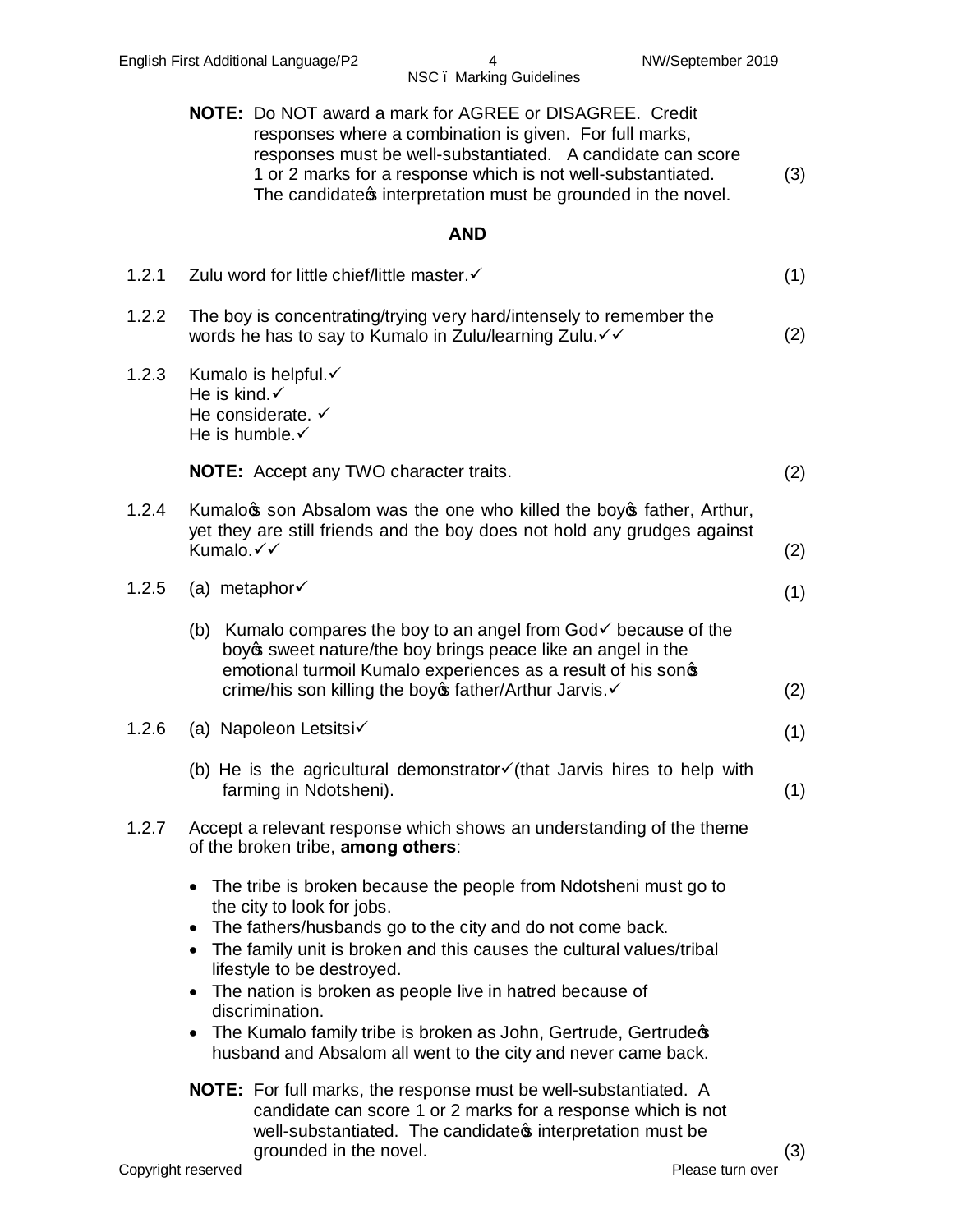#### 1.2.8 Open-ended.

Accept a relevant response which shows an understanding of Stephen Kumalo *s* involvement in his son *s* behaviour, **among others**:

Yes.

- He could have stopped Absalom from going to the city when Absalom went to look for Gertrude who is Stephenes sister.
- · He could have gone earlier to look for Absalom.
- · Absalom was young and Stephen should have insisted that he completes his schooling.

#### **OR**

No.

- · Absalom was the one who chose to kill Arthur.
- · Absalom was brought up with strong cultural and religious values by Stephen and he should have upheld those values.
- · Absalom had a chance to better himself when they released him from the Reformatory, but he did not.
- Matthew had a very strong influence on Absalom and he led him astray.
- **NOTE:** Do NOT award a mark for YES or NO. Credit responses where a combination is given. For full marks, responses must be wellsubstantiated. A candidate can score 1 or 2 marks for a response which is not well-substantiated. The candidates interpretation must be grounded in the novel. (3)

## *QUESTION 2: STRANGE CASE OF DR JEKYLL AND MR HYDE*

#### **Candidates are required to answer BOTH questions, i.e. QUESTION 2.1 and 2.2.**

| 2.1.1 | (a) B/Utterson $\checkmark$<br>(b) D/Jekyll√<br>(c) A/Lanyon√<br>(d) C/Enfield√                                                                                            | (4) |
|-------|----------------------------------------------------------------------------------------------------------------------------------------------------------------------------|-----|
| 2.1.2 | The door through which Mr Hyde enters/the laboratory door of Dr<br>Jekyll.√                                                                                                | (1) |
| 2.1.3 | Utterson knows that Dr Jekyll has left everything in his will to Hyde. ✓<br>He does not trust Hyde and wants to meet him in order to clear up the<br>mystery. $\checkmark$ | (2) |
| 2.1.4 | (a) personification $\checkmark$                                                                                                                                           | (1) |
|       | (b) The moon is given the human quality of having a face $\checkmark$ that is turned<br>downward/looks down to the city. ✓                                                 | (2) |
| 2.1.5 | Mr Utterson is a lawyer.√                                                                                                                                                  | (1) |
|       |                                                                                                                                                                            |     |

**[35]**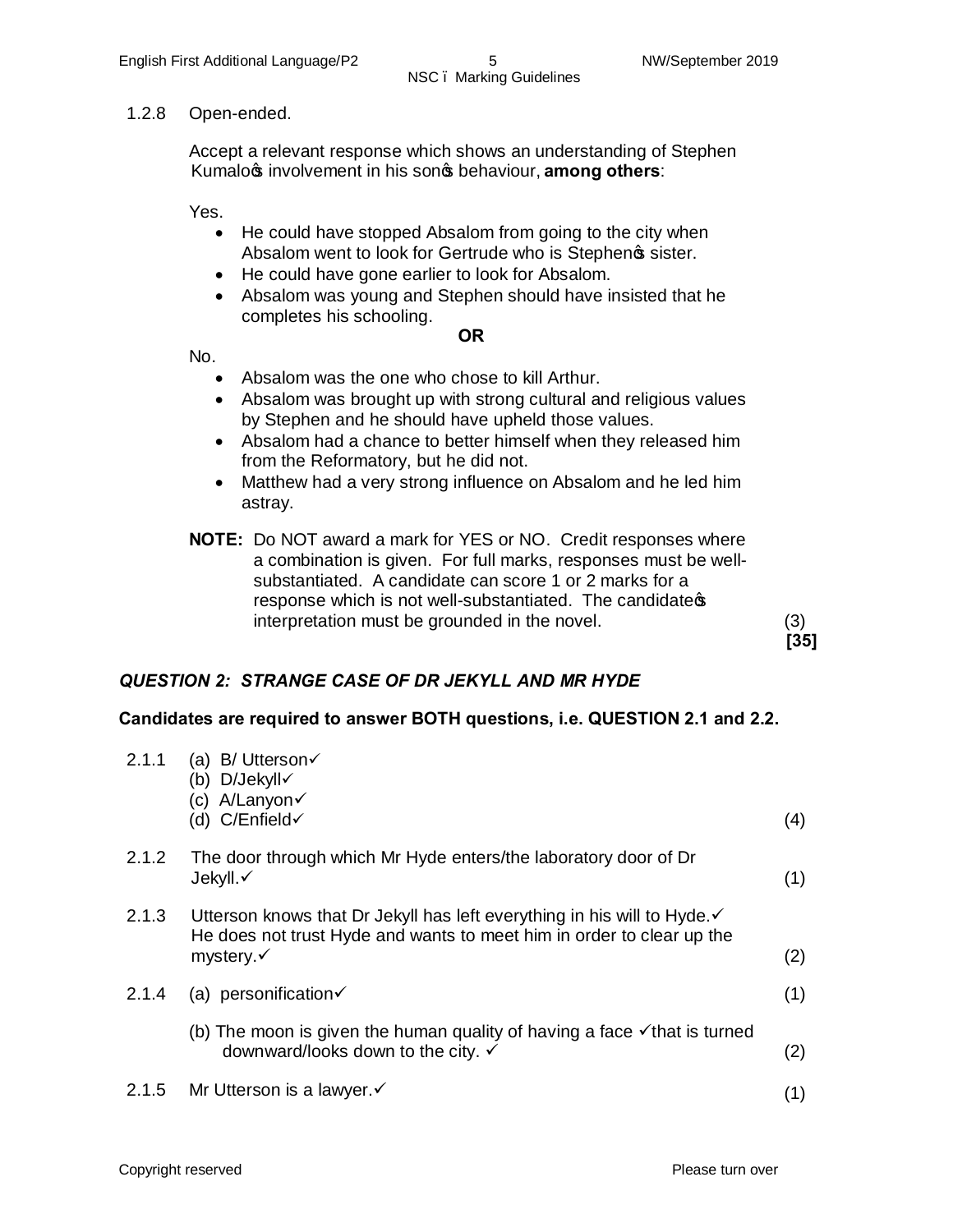- 2.1.6 (a) determined/self-assured/tenacious/challenging  $(1)$ 
	- (b) He is determined to find Mr Hyde even if he does not want to be found/ is hiding.  $\checkmark$  (1)
- $2.1.7$  Soho $\checkmark$  (1)
- 2.1.8 Open-ended.

Accept a relevant response which shows an understanding of why Dr Jekyll took his own life, **among others**:

Agree

- · Dr Jekyll commits a terrible sin when he murders Carew.
- · He would be seen as a freak by society because of his transformation to Hyde.
- He cannot get away from Hyde as the potion is not working so well any more.
- · Hyde is evil and will take over his whole life.

#### **OR**

Disagree

- Dr Jekyll does not have the right to take his own life, only God is allowed to.
- He could have been honest with Utterson and maybe got some help.
- · He should have exercised more willpower.
- **NOTE:** Do NOT award a mark for AGREE or DISAGREE. Credit responses where a combination is given. For full marks, responses must be well-substantiated. A candidate can score 1 or 2 marks for a response which is not well-substantiated. The candidate  $\mathfrak s$  interpretation must be grounded in the novel.  $(3)$

#### **AND**

| 2.2.1 | C/Dr Lanyonos rooms.√                                                                                                                                  | (1) |
|-------|--------------------------------------------------------------------------------------------------------------------------------------------------------|-----|
| 2.2.2 | Dr Jekyll/Henry Jekyll√                                                                                                                                | (1) |
| 2.2.3 | (a) fearful/scared/sceptical $\checkmark$                                                                                                              | (1) |
|       | (b) He is talking about the devil/acting very strangely. $\checkmark$                                                                                  | (1) |
| 2.2.4 | Lanyon does not realise that what he is seeing/the potion that Jekyll is<br>drinking will be the end of Jekyll/will kill Jekyll/cause Jekyll⊕ death. V | (2) |
| 2.2.5 | (a) Dr Jekyll sends a letter to Dr Lanyon asking him to get a drawer with<br>some powder, a phial and a paper book from his (Jekyllos) house.          | (2) |
|       | (b) Dr Lanyon sees Jekyll turning into Hyde. The shock makes him ill<br>and he dies.                                                                   | (2) |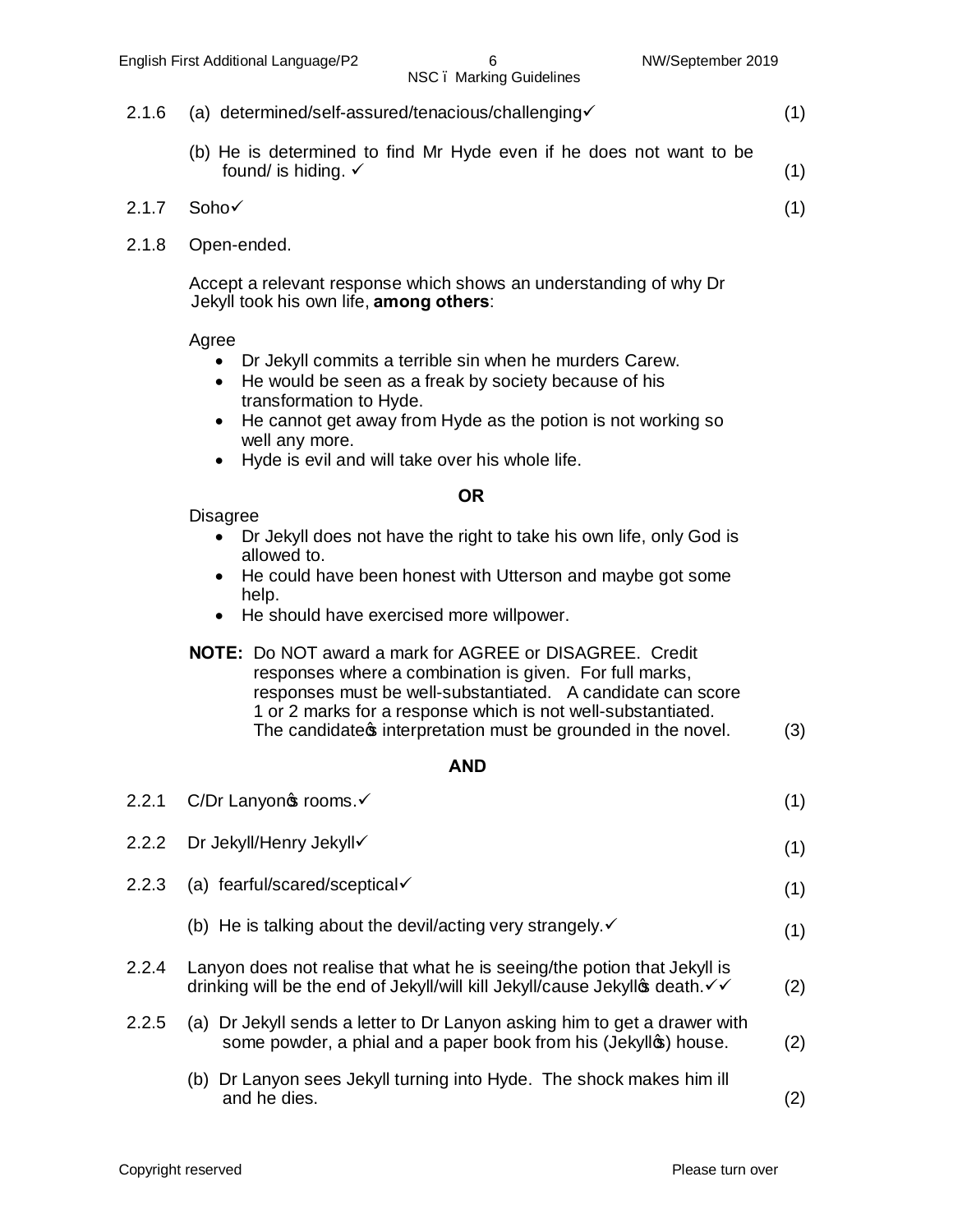(2)

2.2.6 Dr Lanyon is loyal/faithful. $\checkmark$ Dr Lanyon is easily scared. $\checkmark$ Dr Lanyon is brave.√

**NOTE:** Accept any TWO relevant character traits.

2.2.7 Open-ended.

Accept a relevant response which shows an understanding of the theme of science, logic and reason versus religion and the supernatural, **among others**:

- · Jekyll and Lanyon are both scientists.
- Dr Jekyll derives his potion in some sort of  $\frac{1}{2}$  scientificamanner.
- · Jekyll is fascinated by the mystery of human nature.
- · Lanyon believes only in science and logic.
- · Jekyll tampers with religion when he plays God and makes a potion that changes him into another creature.
- · Jekyll is destroyed because of his beliefs and because he does not understand the power of evil.
- · Lanyon falls ill because he cannot understand the supernatural behind Jekyllos change.
- **NOTE:** For full marks, the response must be well-substantiated. A candidate can score 1 or 2 marks for a response which is not well-substantiated. The candidate is response must be grounded in the novel. (3)

2.2.8 Open-ended.

Accept a relevant response which shows an understanding of the relationship Jekyllos friends have with him, **among others:** 

Yes.

- · Utterson really cares about Jekyll and he could have saved him if he acted earlier.
- · Dr Lanyon could have helped Jekyll if he did not withdraw his friendship for 10 years because of different points of view.
- · Poole, despite being the butler, could have raised his concerns earlier. **OR**

No.

- · Jekyll keeps the secret of Hyde so well that his friends do not know about Hyde.
- · Jekyll should be honest with his friends and maybe got some help.
- · Hyde's power over Jekyll was too strong for him to be able to be free.
- **NOTE:** Do NOT award a mark for YES or NO. Credit responses where a combination is given. For full marks, the responses must be well-substantiated. A candidate can score 1 or 2 marks for a response which is not well-substantiated. The candidate  $\infty$ interpretation must be grounded in the novel. (3)

**[35]**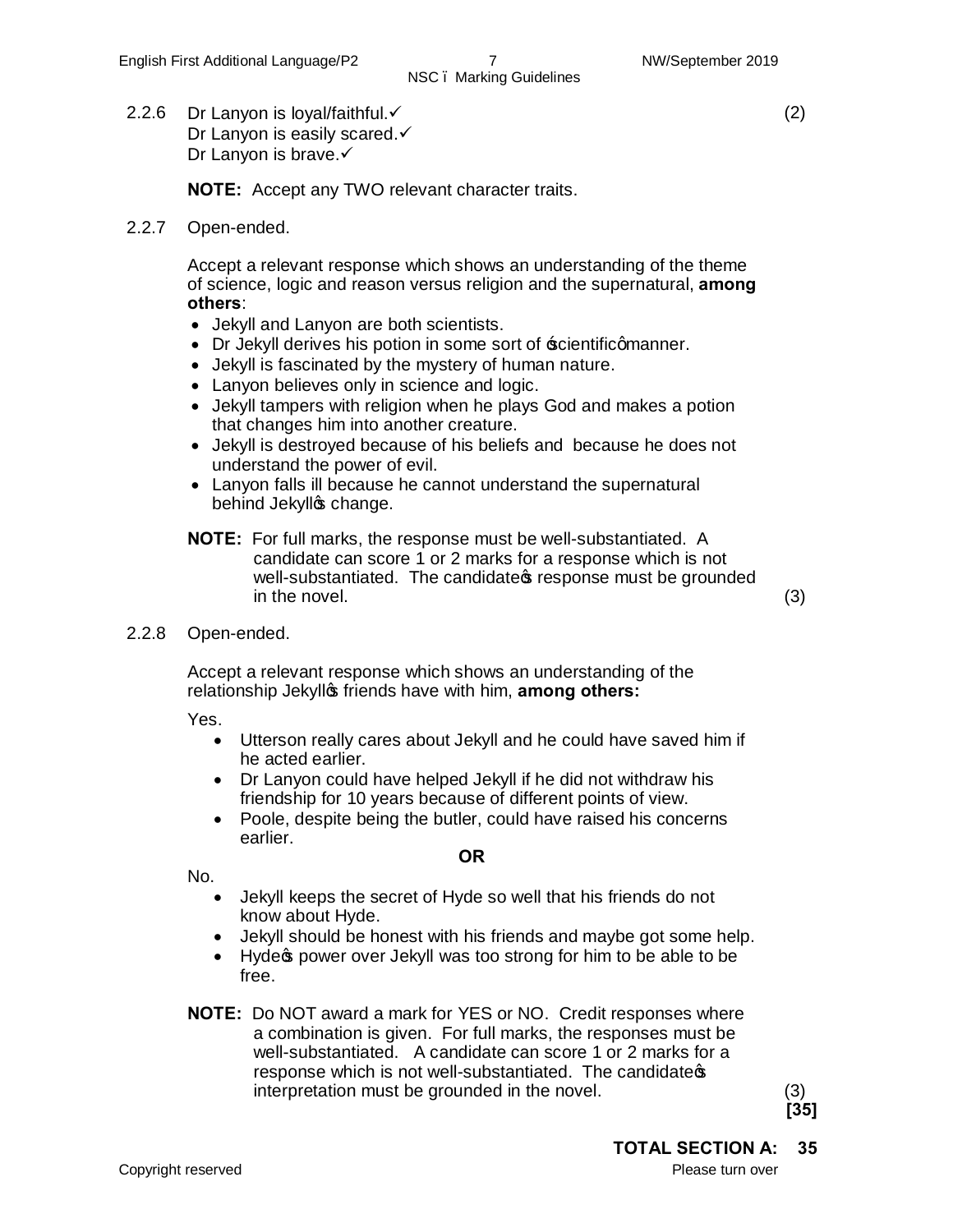#### **SECTION B: DRAMA**

**NOTE:** Candidates are required to answer **ONE** question **on the drama they have studied.**

#### **QUESTION 3:** *MACBETH*

#### **Candidates are required to answer BOTH questions, i.e. QUESTION 3.1 and 3.2.**

| 3.1.1  | (a) England $\checkmark$<br>(b) Ireland $\checkmark$<br>(c) Macduff $\checkmark$<br>(d) Fleance $\checkmark$                                                                                                                | (4) |
|--------|-----------------------------------------------------------------------------------------------------------------------------------------------------------------------------------------------------------------------------|-----|
| 3.1.2  | King Duncan√                                                                                                                                                                                                                | (1) |
| 3.1.3  | (a) concern/cautious $\checkmark$                                                                                                                                                                                           | (1) |
|        | (b) He is contemplating the murder of King Duncan and questions the<br>consequences.√                                                                                                                                       | (1) |
| 3.1.4  | Vaulting ambition√                                                                                                                                                                                                          | (1) |
| 3.1.5. | Macbeth is killed by Macduff/Malcolm becomes king√                                                                                                                                                                          | (1) |
| 3.1.6  | Macbeth is Duncanos cousin/relative/subject/host√Duncan is his<br>king/guest.√                                                                                                                                              |     |
|        | <b>OR</b>                                                                                                                                                                                                                   |     |
|        | Duncan trusted Cawdor and was betrayed√and he now trusts Macbeth<br>who will also betray him. ✓                                                                                                                             | (2) |
| 3.1.7  | Duncan will be killed by guards/attendants/chamberlains/servants and not<br>by Macbeth./ Macbeth is uncertain as to whether he should kill Duncan √                                                                         | (1) |
| 3.1.8  | Macbeth is desperate/afraid/uncertain√√                                                                                                                                                                                     |     |
|        | <b>NOTE:</b> Accept any TWO.                                                                                                                                                                                                | (2) |
| 3.1.9  | Open-ended.                                                                                                                                                                                                                 |     |
|        | Accept a relevant response which shows an understanding of whether<br>Macbeth is responsible for the tragedy, among others:                                                                                                 |     |
|        | Yes<br>The witchesgprophecy convinces him to murder the king for<br>$\bullet$<br>himself to become king.<br>the contract of the contract of the contract of the contract of the contract of the contract of the contract of |     |
|        |                                                                                                                                                                                                                             |     |

- · Macbeth is the one who is ambitious and wants to be king.
- · He allows himself to be influenced by Lady Macbeth.
- · He gives in to evil for his ambitions.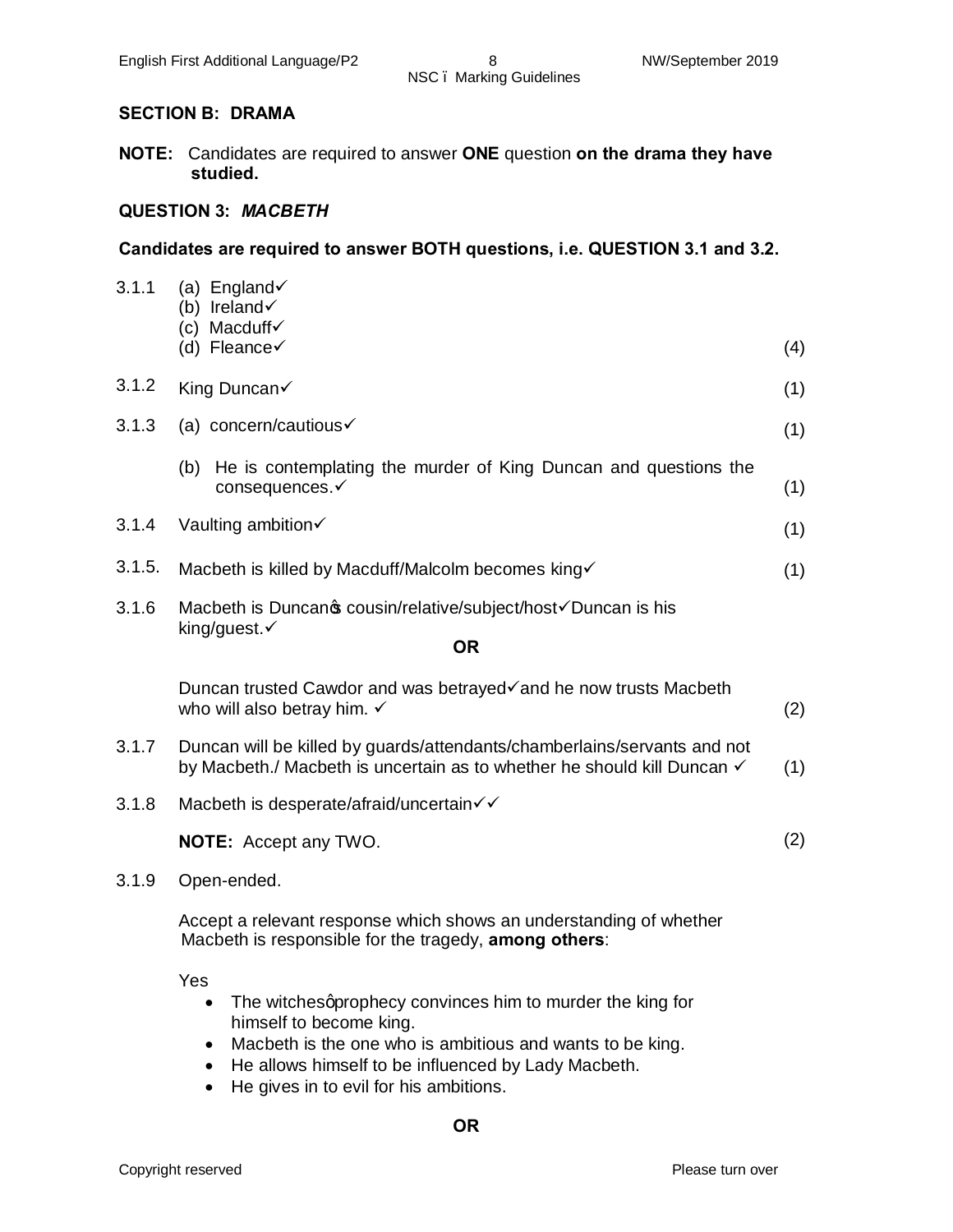No

- Lady Macbeth is the one who plans Duncan  $\phi$  murder.
- · Lady Macbeth manipulates/persuades Macbeth to kill Duncan.
- · Macbeth has second thoughts about the murder, but Lady Macbeth tells him he is a coward.
- **NOTE:** Do NOT award a mark for YES or NO. Credit responses where a combination is given. For full marks, the responses must be wellsubstantiated. A candidate can score 1 or 2 marks for a response which is not well-substantiated. The candidate of interpretation must be grounded in the drama. (3)

#### **AND**

| 3.2.1  | Inverness/Macbethos castle√                                                                                                                                                                                                                                                                                                                                                                                                                                                                                                                        | (1) |
|--------|----------------------------------------------------------------------------------------------------------------------------------------------------------------------------------------------------------------------------------------------------------------------------------------------------------------------------------------------------------------------------------------------------------------------------------------------------------------------------------------------------------------------------------------------------|-----|
| 3.2.2. | (a) $C/metaphor\checkmark$                                                                                                                                                                                                                                                                                                                                                                                                                                                                                                                         | (1) |
|        | (b) All the lords and important people/nobility of Scotland are together in<br>one room/in Macbethos castle/under one roof. V V                                                                                                                                                                                                                                                                                                                                                                                                                    | (2) |
| 3.2.3  | Macbeth had Banquo killed √and pretends to blame Banquo for not<br>appearing at the banquet. $\checkmark$                                                                                                                                                                                                                                                                                                                                                                                                                                          | (2) |
| 3.2.4  | (a) figuratively $\checkmark$                                                                                                                                                                                                                                                                                                                                                                                                                                                                                                                      | (1) |
|        | (b) Lennox is asking Macbeth what it is that upsets/disturbs him. $\checkmark$                                                                                                                                                                                                                                                                                                                                                                                                                                                                     | (1) |
|        | (c) Macbeth imagines seeing the bloody ghost of Banquo sitting in<br>Macbethos chair. $\checkmark\checkmark$                                                                                                                                                                                                                                                                                                                                                                                                                                       | (2) |
| 3.2.5  | Macbeth should point with his finger at the chair. v<br>He should open his eyes wide.√<br>He should frown. $\checkmark$<br>He should lean forward.√                                                                                                                                                                                                                                                                                                                                                                                                |     |
|        | <b>NOTE:</b> Accept any TWO relevant responses.                                                                                                                                                                                                                                                                                                                                                                                                                                                                                                    | (2) |
| 3.2.6  | Accept a relevant response which shows an understanding of the theme<br>of good versus evil, among others:                                                                                                                                                                                                                                                                                                                                                                                                                                         |     |
|        | Duncan, Macduff, Banquo and Malcolm represent the good found<br>in men.<br>Macbeth and Lady Macbeth represent evil, because of their<br>$\bullet$<br>murderous intent.<br>Macbeth and Lady Macbeth are successful in their plan to take<br>$\bullet$<br>over the throne of Scotland by killing King Duncan.<br>Macbeth also kills Banquo.<br>$\bullet$<br>Macbeth becomes a hated tyrant and people suffer hardship, fear<br>$\bullet$<br>and poverty under his rule.<br>Macduff, the good, fights against the evil: Macbeth and Lady<br>$\bullet$ |     |

Macbeth.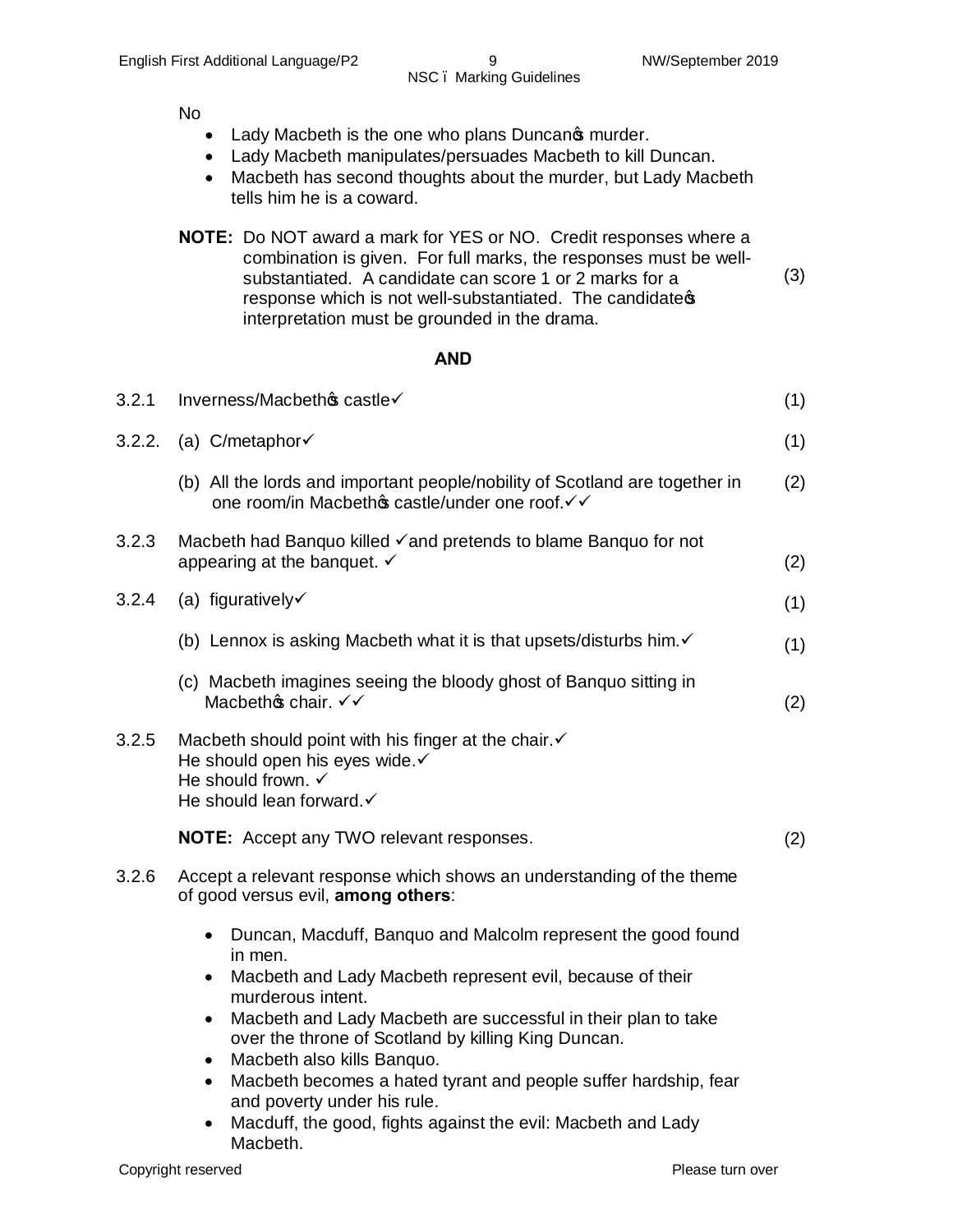- · Macduff gets Malcolm from England and an army to defeat Macbeth, so the good prevails.
- · Both Macbeth and his wife choose evil over good to fulfil their own need for power.
- **NOTE:** For full marks, the response must be well-substantiated. A candidate can score 1 or 2 marks for a response which is not well-substantiated. The candidates response must be grounded  $\frac{1}{2}$  in the drama. (3)
- 3.2.7 Open-ended.

Accept a relevant response which shows an understanding of the abuse of power in this play and its relevance today. These may include, **among others**:

Yes.

- · Power is abused even today, just as Macbeth abused his.
- · Many people only focus on power and ignore the consequences, to get ahead in life, just like Macbeth resorted to killing King Duncan.
- · Macbeth and Lady Macbeth kill people to get what they want.

#### **OR**

No.

- The world is different now from Macbethos days as laws are set in place to prevent the abuse of power.
- People do not have the power that a king had in Macbethos time.
- With democracy the abuse of power is less prevalent than when Macbeth was king.
- **NOTE:** Do NOT award a mark for YES or NO. Credit responses where a combination is given. For full marks, the responses must be wellsubstantiated. A candidate can score 1 or 2 marks for a response which is not well-substantiated. The candidates interpretation must be grounded in the drama. (3)

**[35]**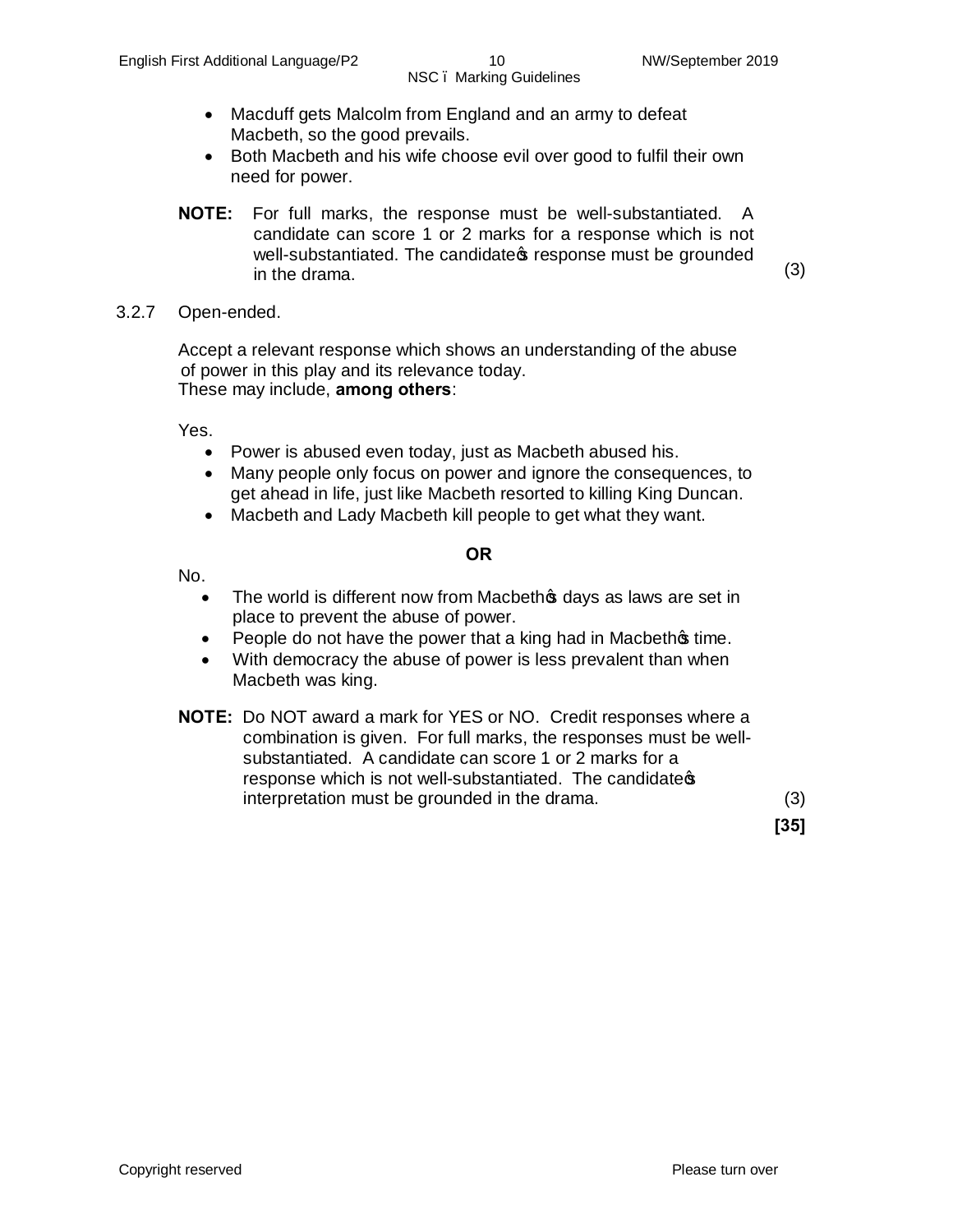#### **QUESTION 4:** *MY CHILDREN! MY AFRICA!*

#### **Candidates are required to answer BOTH questions, i.e. QUESTION 4.1 and 4.2.**

| 4.1.1 | (a) Amos $\checkmark$<br>(b) Lilian $\checkmark$<br>(c) Cape Town√                                                                                                                                                                                                                                                                                                                                           |     |
|-------|--------------------------------------------------------------------------------------------------------------------------------------------------------------------------------------------------------------------------------------------------------------------------------------------------------------------------------------------------------------------------------------------------------------|-----|
|       | (d) railways $\checkmark$                                                                                                                                                                                                                                                                                                                                                                                    | (4) |
| 4.1.2 | Isabel won the debate√when the crowd voted for her.                                                                                                                                                                                                                                                                                                                                                          | (2) |
| 4.1.3 | Thami tried to use his friendsqgoodwill/friendship to win the vote at the<br>debate.√                                                                                                                                                                                                                                                                                                                        | (1) |
| 4.1.4 | (a) metaphor $\checkmark$                                                                                                                                                                                                                                                                                                                                                                                    | (1) |
|       | (b) The competition in the debate is compared to love and war $\checkmark$ where<br>anything/all means to win/succeed is used. ✓                                                                                                                                                                                                                                                                             | (2) |
| 4.1.5 | (a) satisfaction/happiness/joy√                                                                                                                                                                                                                                                                                                                                                                              | (1) |
|       | (b) She enjoyed the debate/she won the debate. $\checkmark$                                                                                                                                                                                                                                                                                                                                                  | (1) |
| 4.1.6 | A good sense of humour/friendly/warm/respectful/polite/competitive√√                                                                                                                                                                                                                                                                                                                                         |     |
|       | <b>NOTE:</b> Accept ANY two of the above.                                                                                                                                                                                                                                                                                                                                                                    | (2) |
| 4.1.7 | Open-ended.                                                                                                                                                                                                                                                                                                                                                                                                  |     |
|       | Accept a relevant response which shows an understanding of Mr Mos role<br>as a teacher, among others:                                                                                                                                                                                                                                                                                                        |     |
|       | Yes<br>Mr M organises the debate for the learners to compete against<br>$\bullet$<br>one another.<br>Mr M invites Thami and Isabel to enter the literature competition<br>and he coaches them.<br>Mr M sees potential in Thami and wants him to get a<br>scholarship to go to university and become a leader.<br>Mr M is passionate about teaching.<br>Mr M believes in the power of education.<br>$\bullet$ |     |
|       | <b>OR</b>                                                                                                                                                                                                                                                                                                                                                                                                    |     |

No

- Mr M is authoritative and does not listen to Thamic point of view.
- · Mr M is a traditionalist who does not want to change the way he educates.
- Mr M is stubborn and does not want to listen to the younger generations qideas about revolution.
- **NOTE:** Do NOT award a mark for YES or NO. Credit responses where a combination is given. For full marks, the responses must be wellsubstantiated. A candidate can score 1 or 2 marks for a response which is not well-substantiated. The candidates interpretation must be grounded in the drama. (3)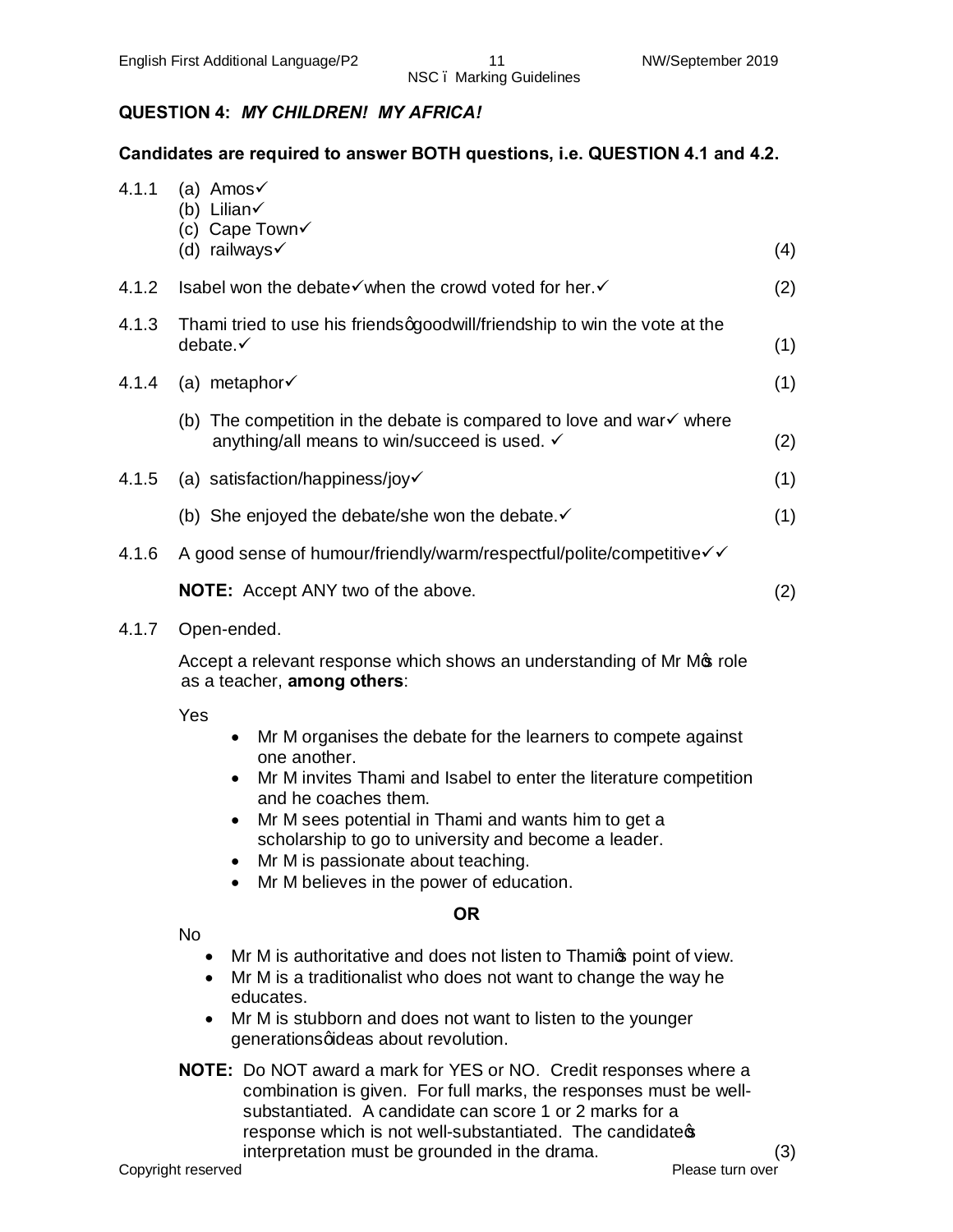#### **AND**

| 4.2.1 | genuine interest √                                                                                                                                                                                                                                                                                                                                                                                                                                                                                                                                                                                 | (1) |
|-------|----------------------------------------------------------------------------------------------------------------------------------------------------------------------------------------------------------------------------------------------------------------------------------------------------------------------------------------------------------------------------------------------------------------------------------------------------------------------------------------------------------------------------------------------------------------------------------------------------|-----|
| 4.2.2 | (a) Mr M $\checkmark$                                                                                                                                                                                                                                                                                                                                                                                                                                                                                                                                                                              | (1) |
|       | (b) Thami does not agree with Mr M on his views at this stage/ Mr M and<br>Thami disagree about the revolution at this stage in the play/Thami<br>does not want Mr M to speak for him as he has his own views. v                                                                                                                                                                                                                                                                                                                                                                                   | (1) |
| 4.2.3 | (a) C/annoyed. $\checkmark$                                                                                                                                                                                                                                                                                                                                                                                                                                                                                                                                                                        |     |
|       | (b) Isabel must throw her hands up in the air. $\checkmark$<br>She should roll her eyes.√<br>She should pull her mouth straight. v<br>She should point towards him with her finger. v<br>She should frown.√                                                                                                                                                                                                                                                                                                                                                                                        | (1) |
|       | <b>NOTE:</b> Accept any TWO relevant responses.                                                                                                                                                                                                                                                                                                                                                                                                                                                                                                                                                    | (2) |
| 4.2.4 | (a) Grahamstown $\checkmark$                                                                                                                                                                                                                                                                                                                                                                                                                                                                                                                                                                       | (1) |
|       | (b) Isabel and Thami will take part in a literature quiz. $\checkmark$                                                                                                                                                                                                                                                                                                                                                                                                                                                                                                                             | (1) |
| 4.2.5 | (a) figuratively $\checkmark$                                                                                                                                                                                                                                                                                                                                                                                                                                                                                                                                                                      | (1) |
|       | (b) Dealing with the tension between Mr M and Thami she has to be very<br>careful√ in the same way that a trapeze artist would be careful when<br>walking on a tight-rope.√                                                                                                                                                                                                                                                                                                                                                                                                                        | (2) |
| 4.2.6 | Isabel only has a sister. ✓                                                                                                                                                                                                                                                                                                                                                                                                                                                                                                                                                                        | (1) |
| 4.2.7 | Accept a relevant response which shows an understanding of the theme<br>of generational conflict, among others:                                                                                                                                                                                                                                                                                                                                                                                                                                                                                    |     |
|       | Mr M and Thami are in conflict because Mr M, an older person,<br>does not take Thamic point of view about revolution seriously.<br>Thami wants to do things differently and Mr M is authoritative and<br>does not want to allow Thami to do things his way.<br>Mr M is a traditionalist who does not want to change to<br>$\bullet$<br>accommodate Thamic views.<br>Mr M believes that education will give people equality, while Thami<br>$\bullet$<br>wants to use revolution to achieve freedom.<br>Thami feels that Mr M is out of touch with what is really happening<br>to the black people. |     |
|       | <b>NOTE:</b> For full marks, the response must be well-substantiated. A<br>candidate can score 1 or 2 marks for a response which is not<br>well-substantiated. The candidate presponse must be grounded<br>in the drama.                                                                                                                                                                                                                                                                                                                                                                           | (3) |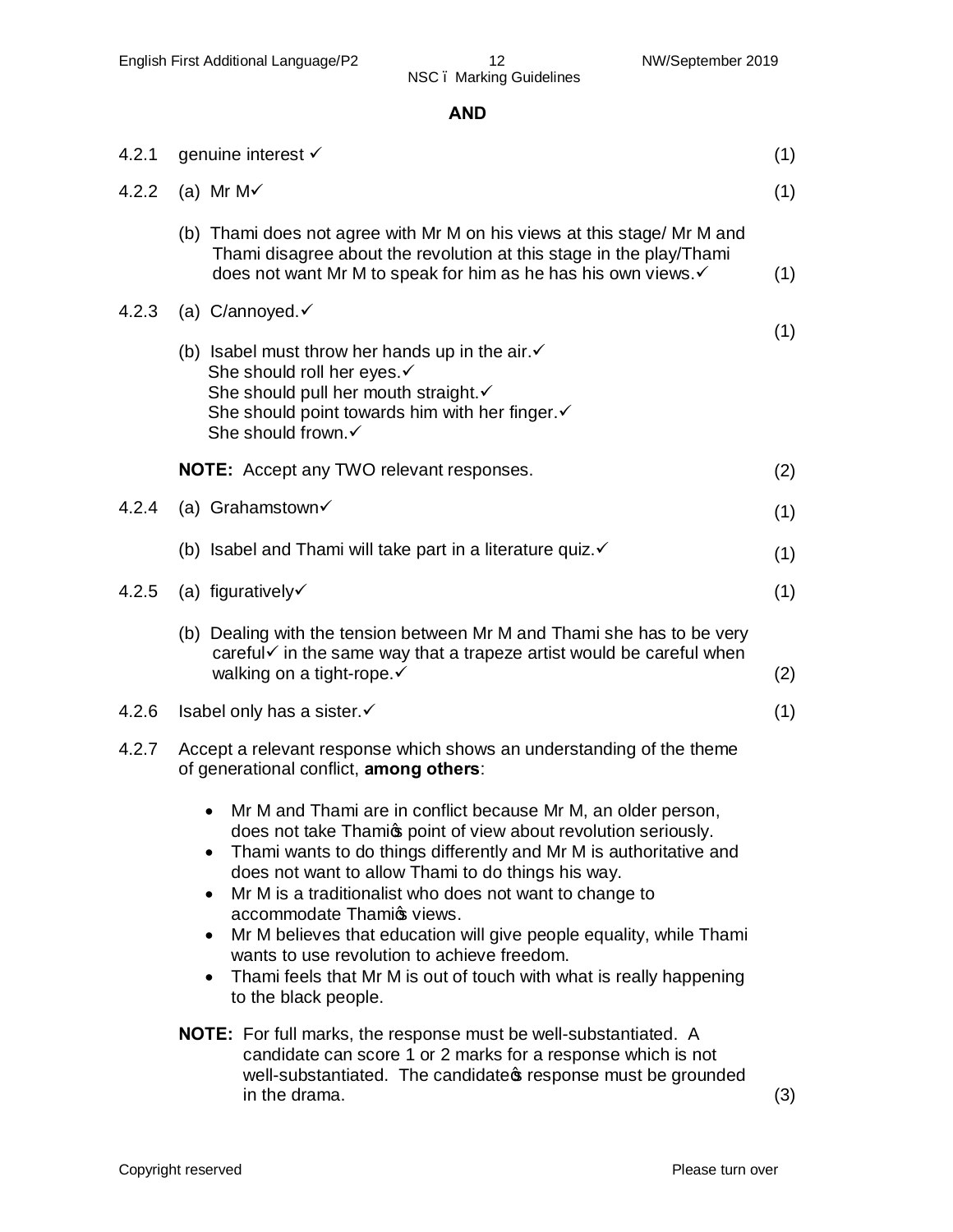#### 4.2.8 Open-ended.

Accept a relevant response which shows an understanding of Thamios view of education and the revolution, **among others**:

Yes.

- · Thami does the right thing to drop out because the Struggle is more important than the quiz.
- Thami feels that everyone should devote all their time and energy towards ending Apartheid, and the quiz is not important.
- · Bantu Education was not based on equality and would get him nowhere.

No.

#### **OR**

- Thami let Mr M and Isabel down by dropping out of the quiz.
- Mr M wants Thami to participate and win, and then get a scholarship to go to university and become a leader.
- Thami could have fulfilled his commitment at the quiz and then drop out of school.
- · Thami could have explained to the Comrades and asked them for patience until after the quiz.
- **NOTE:** Do NOT award a mark for YES or NO. Credit responses where a combination is given. For full marks, the response must be wellsubstantiated. A candidate can score 1 or 2 marks for a response which is not well-substantiated. The candidates interpretation must be grounded in the drama. (3)

**[35]**

#### **TOTAL SECTION B: 35**

#### **SECTION C: SHORT STORIES**

#### **QUESTION 5**

#### **Candidates are required to answer BOTH question, i.e. QUESTIONS 5.1 and 5.2.**

#### *THE FUR COAT* **– SEAN O'FAOLAIN**

| 5.1.1 | (a) Ireland $\checkmark$<br>(b) Maguire $\checkmark$<br>(c) Molly $\checkmark$<br>(a) secretary $\checkmark$  | (4) |
|-------|---------------------------------------------------------------------------------------------------------------|-----|
| 5.1.2 | A garden party at the President nouse. ✓                                                                      | (1) |
| 5.1.3 | Paddy does not want to hurt his wife. $\checkmark$<br>He is kind. $\checkmark$<br>He is careful. $\checkmark$ |     |

He does not want to fight with his wife. $\checkmark$ 

**NOTE:** Accept any TWO of the above. (2) (2)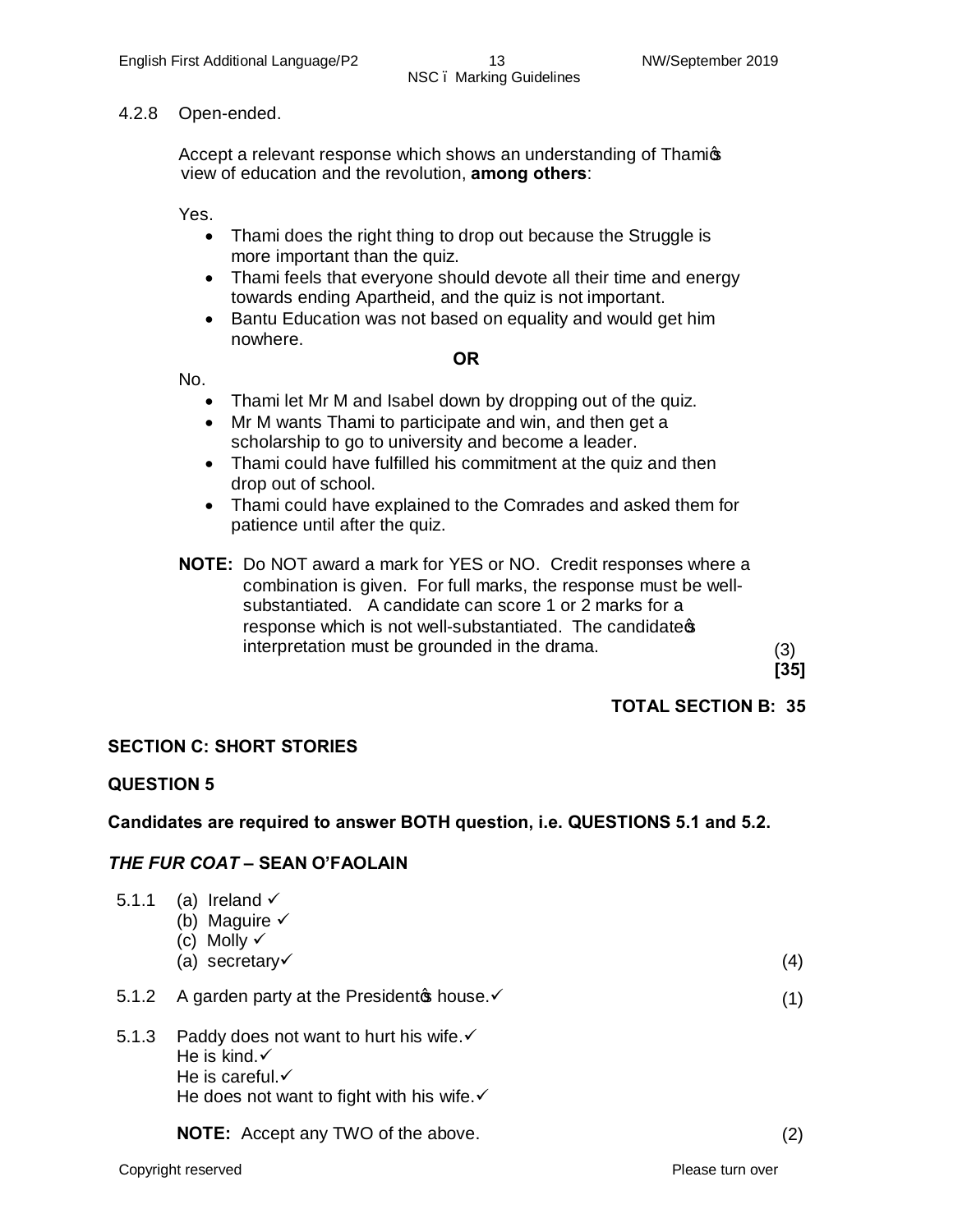| 5.1.4 | (a) Figuratively $\checkmark$                                                                                              | (1) |
|-------|----------------------------------------------------------------------------------------------------------------------------|-----|
|       | (b) Paddy is feeling uncomfortable/uneasy and he is therefore compared<br>to a bird that falls off its perch. $\checkmark$ | (1) |
| 5.1.5 | C/newly rich. $\checkmark$                                                                                                 | (1) |
| 5.1.6 | (a) angry/accusing $\checkmark$                                                                                            |     |
|       | (b) She is angry because she feels/thinks her husband does not                                                             | (1) |
|       | understand the reason why she wants the fur coat.                                                                          | (1) |
| 5.1.7 | Open-ended                                                                                                                 |     |

Accept a relevant response which shows an understanding of the theme of inner conflict, **among others**:

- Molly and Paddy of religious and political beliefs, as well as their upbringing make the buying of a fur coat an extravagant luxury.
- · Molly wants the fur coat, but on the other hand regards it as too expensive.
- She wants to look wealthy, but feels guilty at having to spend her husband<sup>®</sup> money.
- **NOTE:** For full marks, the response must be well-substantiated. A candidate can score 1 or 2 marks for a response which is not well-substantiated. The candidate is response must be grounded in the short story. (3)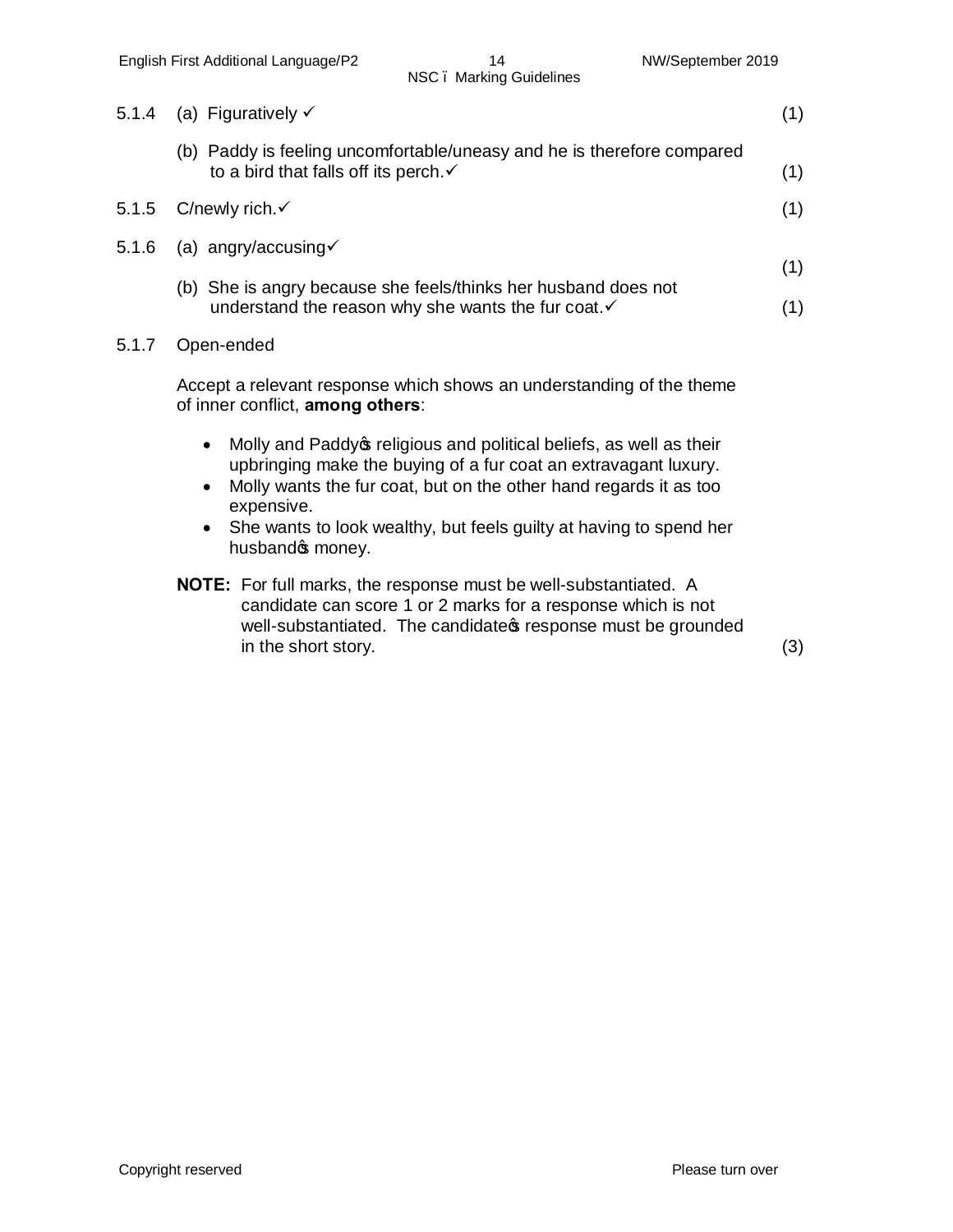#### 5.1.8 Open-ended.

Accept a relevant response which shows an understanding of what the fur coat symbolises. These may include, **among others**:

Agree

- · Molly wants to show off her new social status and importance.
- · They suffered financially during the revolution, her husband was in jail often, and she deserves the fur coat as a reward
- Paddy also wants to show that they are now much better off financially (but he might not be able to afford it.)
- · According to Molly owning a fur coat has many advantages.

#### **OR**

#### **Disagree**

- · A fur coat is made by killing animals which is cruel.
- · A fur coat is very expensive and the money used to buy it can be used to feed a lot of people.
- The fur coat is a symbol of vanity and wastefulness.
- They did not struggle in the revolution only to enrich themselves.
- **NOTE:** Do NOT award a mark for AGREE or DISAGREE. Credit responses where a combination is given. For full marks, the response must be well-substantiated. A candidate can score 1 or 2 marks for a response which is not well-substantiated. The candidate  $\phi$  interpretation must be grounded in the short story. (3)

#### **AND**

#### 5.2*A CHIP OF GLASS RUBY***– NADINE GORDIMER**

| 5.2.1 | They are not rich and have only one bottle of ink between them. $\checkmark$                                                                                                                                                                             | (1) |
|-------|----------------------------------------------------------------------------------------------------------------------------------------------------------------------------------------------------------------------------------------------------------|-----|
| 5.2.2 | Carried away/taken away to bed√                                                                                                                                                                                                                          | (1) |
| 5.2.3 | Mr Bamjee has no interest in the politics she is involved with/in what she<br>is doing. $\checkmark$<br>He is angry that she is busy with the printing and not coming to bed with<br>him. $\checkmark$                                                   | (2) |
| 5.2.4 | Mrs Bamjee is arrested/put in prison. <del>✓</del><br>She goes on a hunger strike/dies as a result of hunger. v                                                                                                                                          | (2) |
| 5.2.5 | Although Mrs Bamjee had physically abandoned the chip of ruby glass<br>that is precious, she remains a precious character because of her caring<br>personality./She removes the chip in a rebellious act even though she is<br>a traditional Moslem. V V | (2) |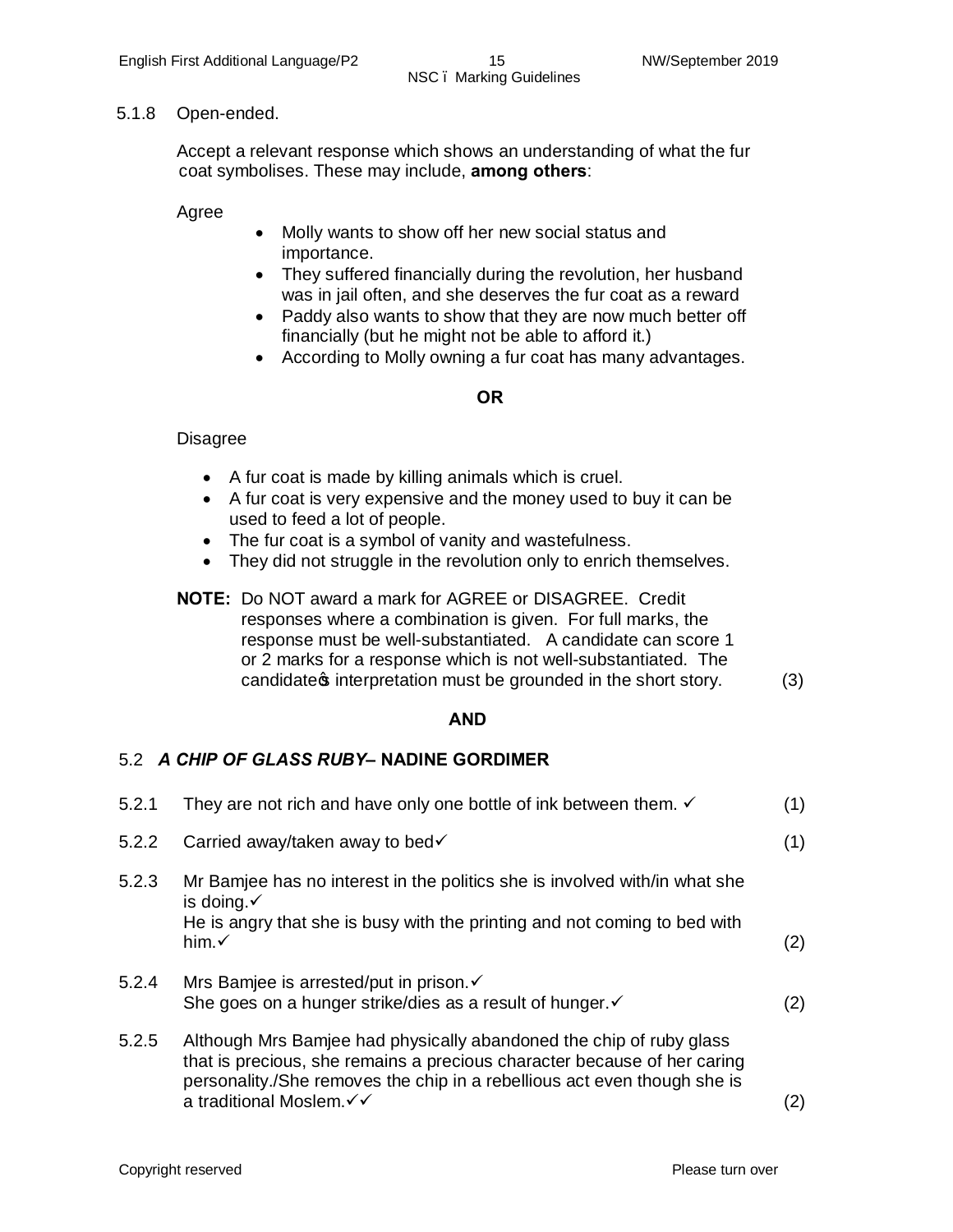| 5.2.6 (a) Metaphor. $\checkmark$                                                                                                                                                                             | (1) |
|--------------------------------------------------------------------------------------------------------------------------------------------------------------------------------------------------------------|-----|
| (b) Mrs Bamjee is printing political leaflets with the same dedication and<br>diligence/devotion and efficiency as when she would grind chillies to<br>prepare a meal for her family. $\checkmark\checkmark$ | (2) |

| 5.2.7 Nine $\checkmark$         |  |
|---------------------------------|--|
| 5.2.8 scraggy and unimportant.√ |  |

5.2.9 Her Indian name is Fatima. $\checkmark$  (1)

#### 5.2.10 Open-ended.

Accept a relevant response which shows an understanding of Mrs Bamjee<sub>s</sub> involvement in politics, among others:

Agree

- Mrs Bamjee \$ son, Ahmed, also gets picked on at school because of her political involvement.
- · Her actions endanger the lives of her family.
- She does not give her husband the attention she should.
- · Indians are not affected by the pass law.
- She is arrested and might even die during the hunger strike.

#### **OR**

Disagree

- · Mrs. Bamjee is prepared to sacrifice herself. She is always working to serve her family and the community.
- · She still fulfils all her duties as a traditional Moslem woman in spite of being involved in politics.
- She is a person in her own right who is prepared to take on otherge problems and to get actively involved.
- **NOTE:** Do NOT award a mark for AGREE or DISAGREE. Credit responses where a combination is given. For full marks, the responses must be well-substantiated. A candidate can score 1 or 2 marks for a response which is not well-substantiated. The candidate  $\phi$  interpretation must be grounded in the short story.  $(3)$

**[35]**

### **TOTAL SECTION C: 35**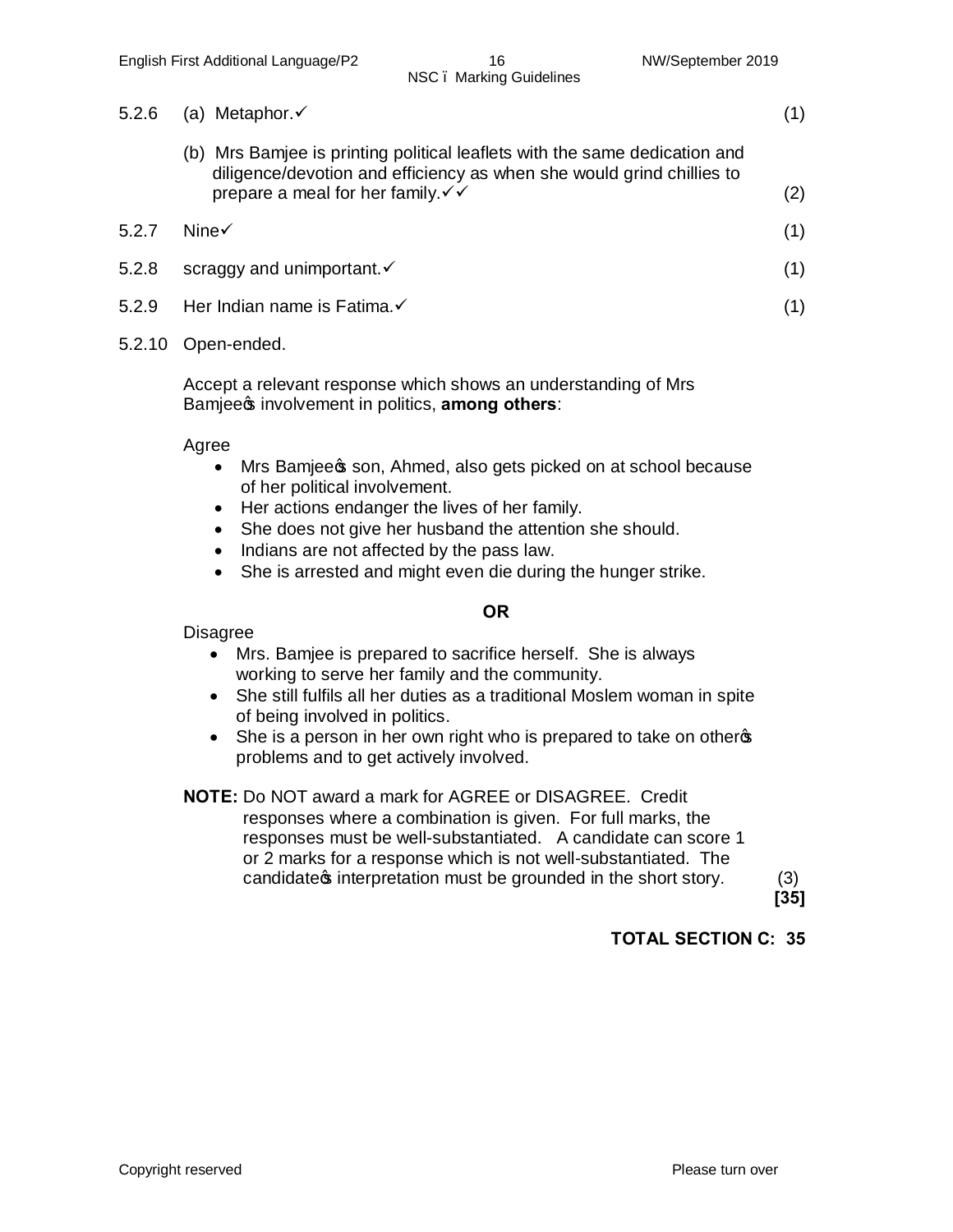#### **SECTION D: POETRY**

#### **QUESTION 6**

Candidates are required to answer BOTH the questions, i.e. QUESTION 6.1 AND QUESTION 6.2.

#### 6.1 **'POEM' – BAROLONG SEBONI**

| 6.1.1 | (a) protests $\checkmark$<br>(b) communicate $\checkmark$<br>(c) insulting $\checkmark$<br>(d) damage $\checkmark$                                                                        | (4) |
|-------|-------------------------------------------------------------------------------------------------------------------------------------------------------------------------------------------|-----|
| 6.1.2 | Words create a barrier between people like a ditch/long narrow hole that<br>is dug in the ground by soldiers to protect themselves./ Wrong words<br>make relationships a battlefield. √ ✓ | (2) |
| 6.1.3 | His feelings are hurt/damaged/destroyed. v                                                                                                                                                | (1) |
| 6.1.4 | ±enomous wordsc.                                                                                                                                                                          | (1) |
| 6.1.5 | (a) Simile $\checkmark$                                                                                                                                                                   | (1) |
|       | (b) A positive tone of voice is compared to a lamb that is soft with no<br>possibility of inflicting harm/peaceful. V V                                                                   | (2) |
| 6.1.6 | Cold-bitterness is appropriate as words can be icy/cold which is not<br>comfortable/warm√/ and spoken in harshness/bitterness, causing<br>hurt/bitterness. √                              | (2) |
| 6.1.7 | The speaker proposes a solution in the last two stanzas by suggesting<br>how gently people should speak to one another/smile and use fewer<br>harsh words.                                | (1) |
|       | $0.40$ $0.55$ $1.1$                                                                                                                                                                       |     |

6.1.8 Open-ended.

Accept a relevant response which shows an understanding of whether the reader sympathises with the speaker, **among others**:

Yes.

- · The speaker clearly shows how hurtful/acid/bitter words can hurt, wound, damage and deaden our hearts.
- The speaker compares hurtful words to something that creates barriers/are as sharp as spokes of a wheel/being poisonous/being cold and icy/acidic.
- · The speaker discusses how feelings are hurt and hearts are deadened by hurtful words.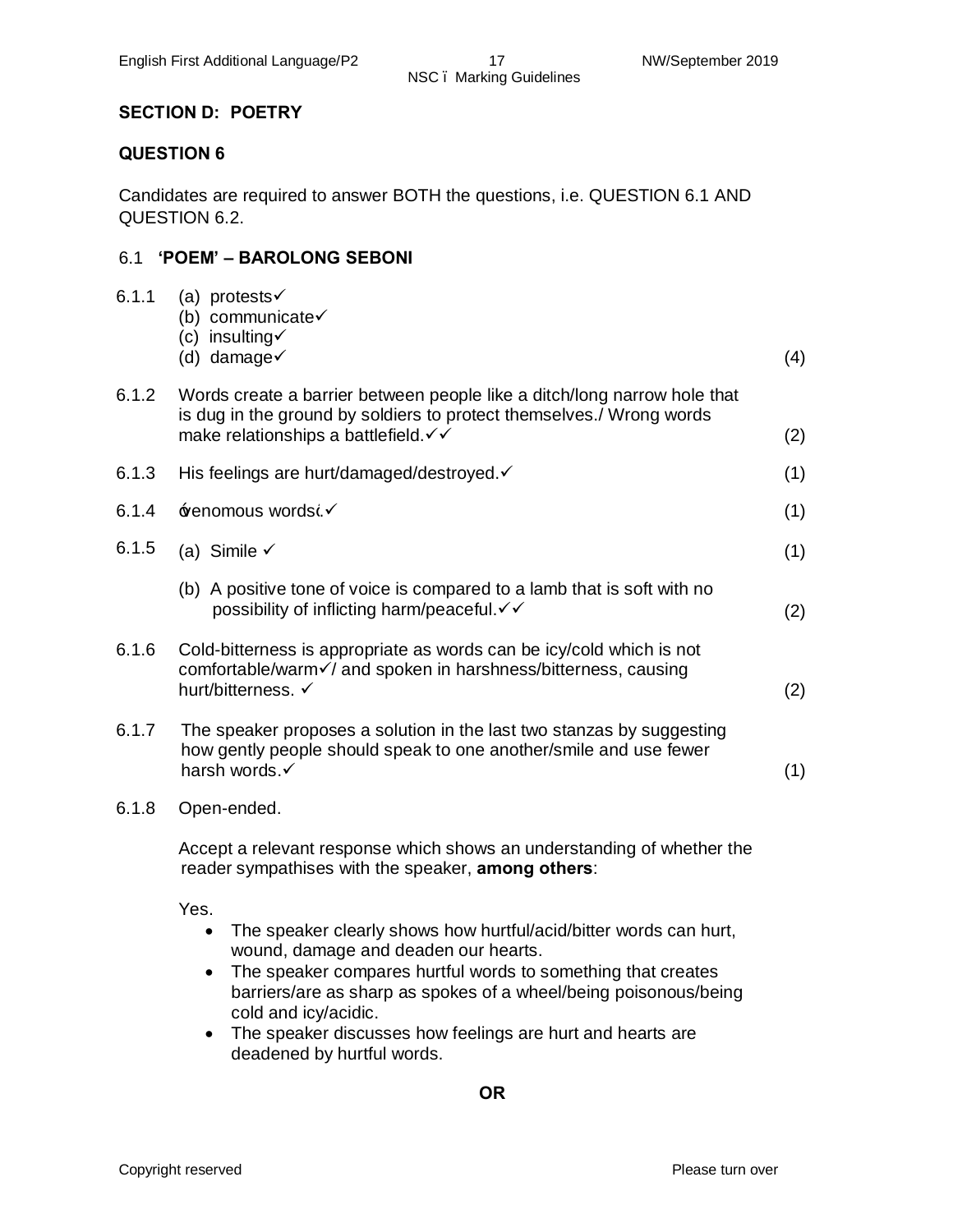No.

- · Being hurt by people is part of life and we must accept it.
- · We cannot always expect people to talk to us in a kind manner as they might have problems of their own.
- The speaker should not be so sensitive to the harsh words of other people.
- **NOTE:** Do NOT award a mark for YES or NO. Credit responses where a combination is given. For full marks, the response must be wellsubstantiated. A candidate can score 1 or 2 marks for a response which is not well-substantiated. The candidates interpretation must be grounded in the poem. (3)

#### **AND**

#### 6.2 **'STILL I RISE' – MAYA ANGELOU**

| 6.2.1 | $C/simile\checkmark$                                                                                                                                                                                                                                                                                                                               |     |  |  |  |  |
|-------|----------------------------------------------------------------------------------------------------------------------------------------------------------------------------------------------------------------------------------------------------------------------------------------------------------------------------------------------------|-----|--|--|--|--|
| 6.2.2 | She compares her success in life√to oil wells which indicate wealth.                                                                                                                                                                                                                                                                               | (2) |  |  |  |  |
| 6.2.3 | (a) figuratively $\checkmark$                                                                                                                                                                                                                                                                                                                      | (1) |  |  |  |  |
|       | (b) It shows how the words that people speak can hurt you as if you have<br>been shot.√                                                                                                                                                                                                                                                            | (1) |  |  |  |  |
| 6.2.4 | The speaker is subjected to lies/untruths about her.√<br>Her oppressors disrespect her/she feels she is being disrespected.<br>Breaks her down emotionally.√<br>Causes heartache/despair. ✓<br>Makes her cry. $\checkmark$                                                                                                                         |     |  |  |  |  |
|       | <b>NOTE:</b> Accept any THREE of the above.                                                                                                                                                                                                                                                                                                        | (3) |  |  |  |  |
| 6.2.5 | (a) antithesis $\checkmark$                                                                                                                                                                                                                                                                                                                        | (1) |  |  |  |  |
|       | (b) The contrast between night and day shows that she will go from<br>despair to hope./From a dark past to a brighter future. V V                                                                                                                                                                                                                  | (2) |  |  |  |  |
| 6.2.6 | Defiance/triumphant/determination/resolute√                                                                                                                                                                                                                                                                                                        | (1) |  |  |  |  |
| 6.2.7 | Accept a relevant response which shows an understanding of the theme<br>of oppression, among others:                                                                                                                                                                                                                                               |     |  |  |  |  |
|       | African-American women have been oppressed.<br>$\bullet$<br>The poem discusses how the oppressor hurts the speaker and her<br>$\bullet$<br>kind with discrimination and criticism of her ancestors.<br>This poem shows resilience and determination against oppression.<br>The speaker describes her strength when facing oppression.<br>$\bullet$ |     |  |  |  |  |
|       | <b>NOTE:</b> For full marks, the response must be well-substantiated. A<br>candidate can score 1 or 2 marks for a response which is not<br>well-substantiated. The candidate presponse must be grounded<br>in the text of the poem.                                                                                                                | (3) |  |  |  |  |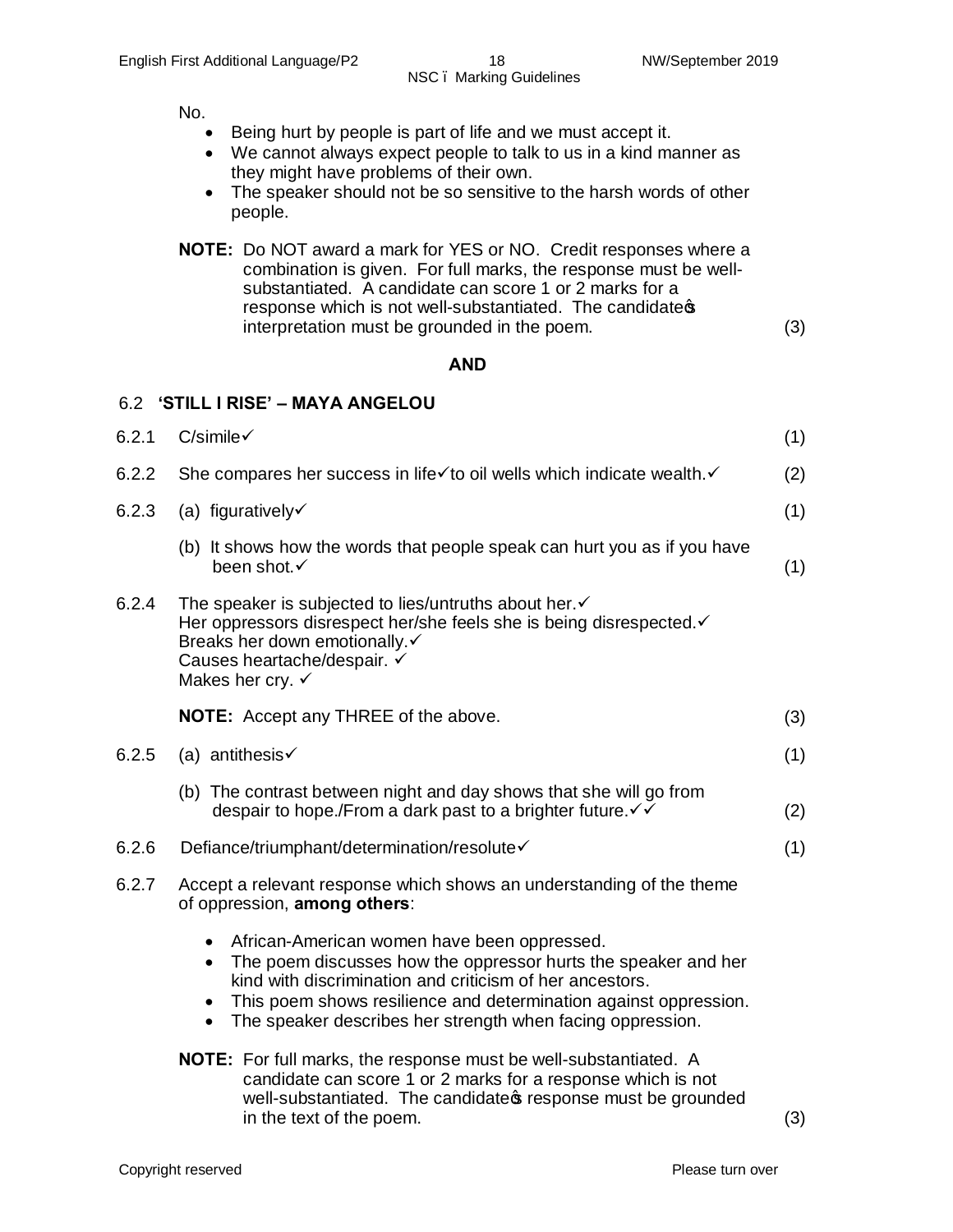#### 6.2.8 Open-ended

Accept a relevant response which shows an understanding of the speaker<sub>®</sub> use of  $\pm$  riseq among others:

- $\cdot$   $\pm$  risegmeans picking oneself up from the ground or to move from a lower position to a higher one.
- · The words mean to lift your spirit, aspirations, goals and dreams.
- These words emphasise the speaker (black women of ability and determination to stand up for their rights.
- $\cdot$   $\pm$  risegshow being positive, being resilient and celebrating her heritage.
- **NOTE:** For full marks, the response must be well-substantiated. A candidate can score 1 or 2 marks for a response which is not well-substantiated. The candidate is response must be grounded in the poem. (3)

**TOTAL SECTION D: 35**

**GRAND TOTAL: 70**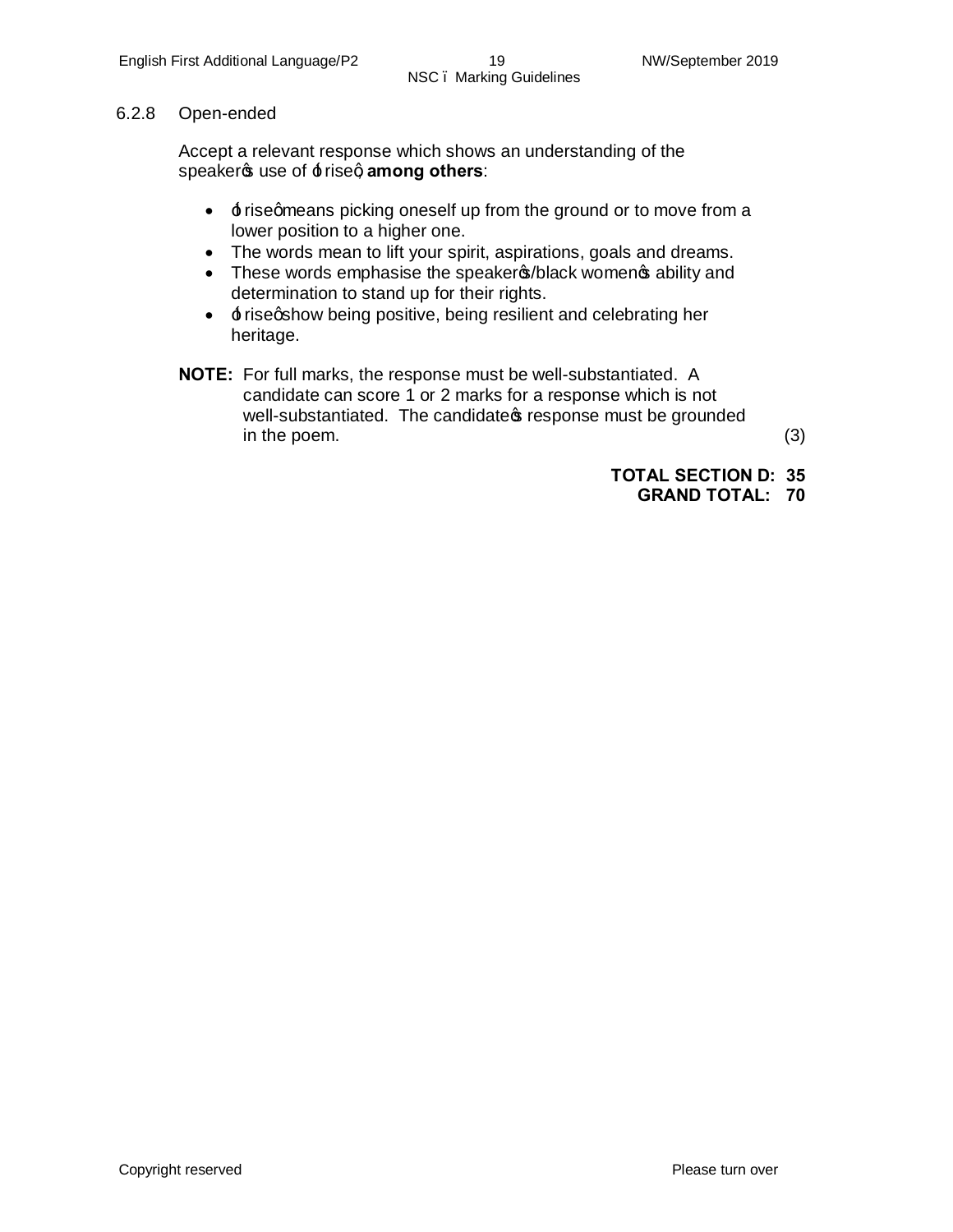#### **BARRETT'S TAXONOMY**

#### **QUESTION 1 CRY, THE BELOVED COUNTRY**

| <b>Question</b> | <b>LITERAL</b><br>LEVEL 1 | <b>REORGANISATION</b><br><b>LEVEL 2</b> | <b>INFERENCE</b><br>LEVEL <sub>3</sub> | <b>EVALUATION</b><br>LEVEL 4 | <b>APPRECIATION</b><br>LEVEL 5 |
|-----------------|---------------------------|-----------------------------------------|----------------------------------------|------------------------------|--------------------------------|
| 1.1.1(a)        | 1                         |                                         |                                        |                              |                                |
| 1.1.1(b)        | 1                         |                                         |                                        |                              |                                |
| 1.1.1(c)        | 1                         |                                         |                                        |                              |                                |
| 1.1.1(d)        | $\mathbf{1}$              |                                         |                                        |                              |                                |
| 1.1.2           |                           | $\mathbf{1}$                            |                                        |                              |                                |
| 1.1.3(a)        |                           |                                         | 1                                      |                              |                                |
| 1.1.3(b)        |                           |                                         | $\overline{2}$                         |                              |                                |
| 1.1.4(a)        |                           |                                         | 1                                      |                              |                                |
| 1.1.4(b)        |                           |                                         | 1                                      |                              |                                |
| 1.1.5(a)        |                           |                                         | 1                                      |                              |                                |
| 1.1.5(b)        |                           | $\mathbf{1}$                            |                                        |                              |                                |
| 1.1.6           |                           | $\overline{2}$                          |                                        |                              |                                |
| 1.1.7           |                           |                                         |                                        |                              | 3                              |
| 1.2.1           |                           |                                         |                                        | 1                            |                                |
| 1.2.2           |                           |                                         | $\overline{2}$                         |                              |                                |
| 1.2.3           |                           |                                         | $\overline{2}$                         |                              |                                |
| 1.2.4           |                           |                                         | $\overline{2}$                         |                              |                                |
| 1.2.5(a)        | $\mathbf{1}$              |                                         |                                        |                              |                                |
| 1.2.5(b)        |                           |                                         | $\overline{2}$                         |                              |                                |
| 1.2.6(a)        | $\mathbf{1}$              |                                         |                                        |                              |                                |
| 1.2.6(b)        |                           | $\mathbf{1}$                            |                                        |                              |                                |
| 1.2.7           |                           |                                         | 3                                      |                              |                                |
| 1.2.8           |                           |                                         |                                        |                              | 3                              |
| Marks 35        | 6                         | 5                                       | 17                                     | 1                            | 6                              |
| <b>Total</b>    |                           | 11                                      | 17                                     |                              | $\overline{\mathbf{7}}$        |
| 100%            |                           | 31%                                     | 49%                                    | 20%                          |                                |
| <b>REQUIRED</b> |                           | 40%                                     | 40%                                    | 20%                          |                                |

#### **QUESTION 2 STRANGE CASE OF DR JEKYLL AND MR HYDE**

| Question | <b>LITERAL</b><br><b>LEVEL 1</b> | <b>REORGANISATION</b><br><b>LEVEL 2</b> | <b>INFERENCE</b><br>LEVEL <sub>3</sub> | <b>EVALUATION</b><br><b>LEVEL 4</b> | <b>APPRECIATION</b><br>LEVEL 5 |
|----------|----------------------------------|-----------------------------------------|----------------------------------------|-------------------------------------|--------------------------------|
| 2.1.1(a) |                                  |                                         |                                        |                                     |                                |
| 2.1.1(b) |                                  |                                         |                                        |                                     |                                |
| 2.1.1(c) |                                  |                                         |                                        |                                     |                                |
| 2.1.1(d) | 1                                |                                         |                                        |                                     |                                |
| 2.1.2    |                                  | и                                       |                                        |                                     |                                |
| 2.1.3    |                                  |                                         | $\overline{2}$                         |                                     |                                |
| 2.1.4(a) | 1                                |                                         |                                        |                                     |                                |
| 2.1.4(b) |                                  |                                         | $\overline{2}$                         |                                     |                                |
| 2.1.5    |                                  |                                         |                                        |                                     |                                |
| 2.1.6(a) |                                  |                                         |                                        |                                     |                                |
| 2.1.6(b) |                                  |                                         |                                        | 4                                   |                                |
| 2.1.7    |                                  |                                         |                                        |                                     |                                |
| 2.1.8    |                                  |                                         |                                        |                                     | 3                              |

Copyright reserved **Please** turn over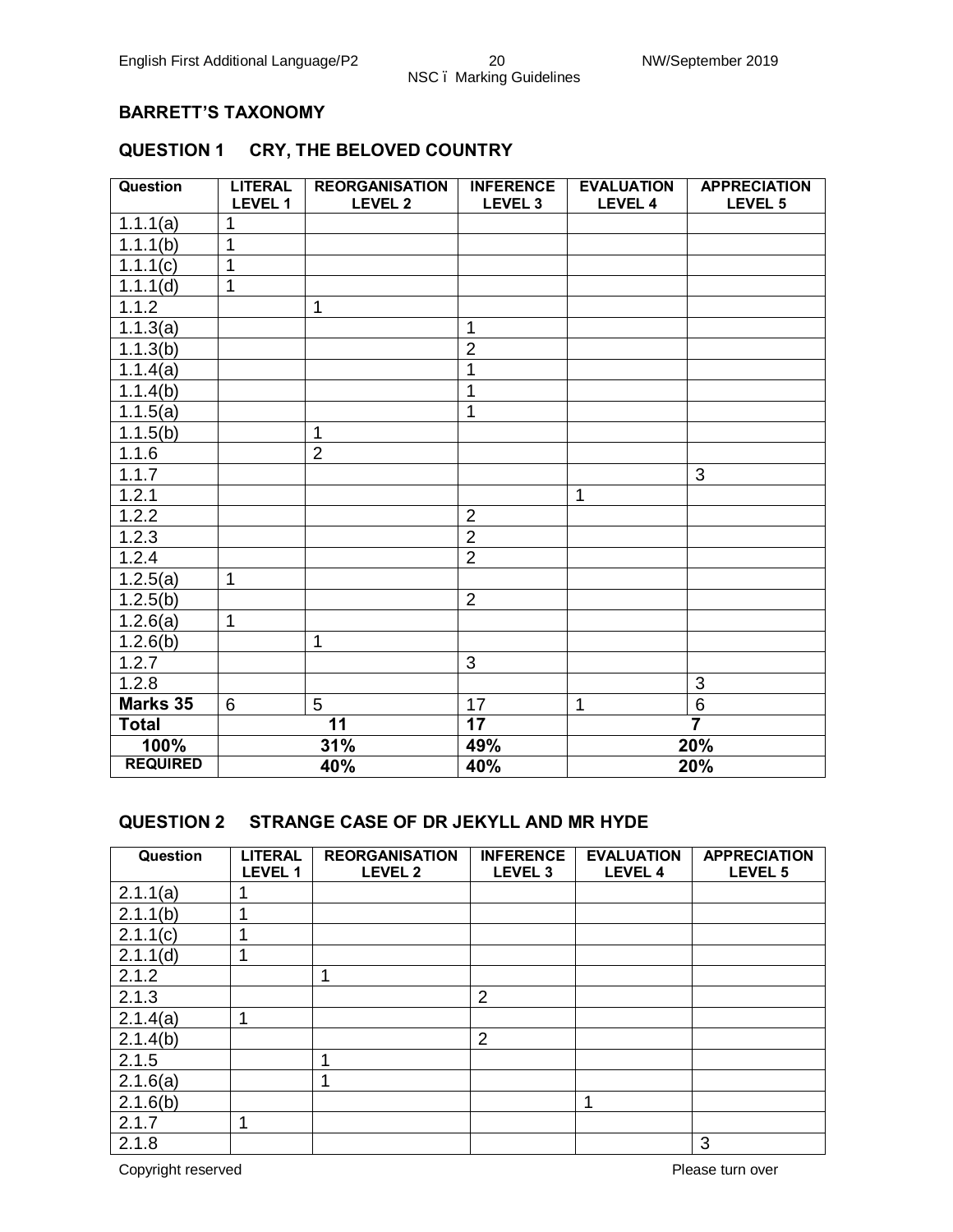| Question               | <b>LITERAL</b><br><b>LEVEL 1</b> | <b>REORGANISATION</b><br><b>LEVEL 2</b> | <b>INFERENCE</b><br>LEVEL <sub>3</sub> | <b>EVALUATION</b><br><b>LEVEL 4</b> | <b>APPRECIATION</b><br>LEVEL <sub>5</sub> |
|------------------------|----------------------------------|-----------------------------------------|----------------------------------------|-------------------------------------|-------------------------------------------|
| 2.2.1                  |                                  |                                         |                                        |                                     |                                           |
| 2.2.2                  | 4                                |                                         |                                        |                                     |                                           |
| 2.2.3(a)               |                                  |                                         | и                                      |                                     |                                           |
| 2.2.3(b)               |                                  |                                         | и                                      |                                     |                                           |
| 2.2.4                  |                                  |                                         | 2                                      |                                     |                                           |
| 2.2.5(a)               |                                  | $\overline{2}$                          |                                        |                                     |                                           |
| 2.2.5(b)               |                                  |                                         | $\overline{2}$                         |                                     |                                           |
| 2.2.6                  |                                  |                                         | 2                                      |                                     |                                           |
| 2.2.7                  |                                  |                                         | 3                                      |                                     |                                           |
| 2.2.8                  |                                  |                                         |                                        |                                     | 3                                         |
| <b>Marks 35</b>        | 8                                | 5                                       | 15                                     | ٠                                   | 6                                         |
| <b>Total</b>           |                                  | 13                                      | 15                                     |                                     | 7                                         |
| 100%                   |                                  | 37%                                     | 43%                                    |                                     | 20%                                       |
| 40%<br><b>Required</b> |                                  |                                         | 40%                                    | 20%                                 |                                           |

#### **QUESTION 3 MACBETH**

| <b>Question</b> | <b>LITERAL</b> | <b>REORGANISATION</b> | <b>INFERENCE</b>   | <b>EVALUATION</b> | <b>APPRECIATION</b>     |
|-----------------|----------------|-----------------------|--------------------|-------------------|-------------------------|
|                 | LEVEL 1        | LEVEL 2               | LEVEL <sub>3</sub> | <b>LEVEL 4</b>    | LEVEL 5                 |
| 3.1.1(a)        | 1              |                       |                    |                   |                         |
| 3.1.1(b)        | 1              |                       |                    |                   |                         |
| 3.1.1(c)        | 1              |                       |                    |                   |                         |
| 3.1.1(d)        | 1              |                       |                    |                   |                         |
| 3.1.2           |                | $\mathbf{1}$          |                    |                   |                         |
| 3.1.3(a)        | $\mathbf{1}$   |                       |                    |                   |                         |
| 3.1.3(b)        |                |                       | 1                  |                   |                         |
| 3.1.4           |                | $\mathbf 1$           |                    |                   |                         |
| 3.1.5           | $\mathbf{1}$   |                       |                    |                   |                         |
| 3.1.6           |                |                       | $\overline{2}$     |                   |                         |
| 3.1.7           |                |                       | $\overline{1}$     |                   |                         |
| 3.1.8           |                |                       | $\overline{2}$     |                   |                         |
| 3.1.9           |                |                       |                    |                   | 3                       |
| 3.2.1           | $\mathbf{1}$   |                       |                    |                   |                         |
| 3.2.2(a)        | $\mathbf{1}$   |                       |                    |                   |                         |
| 3.2.2(b)        |                |                       | $\overline{2}$     |                   |                         |
| 3.2.3           |                | $\overline{2}$        |                    |                   |                         |
| 3.2.4(a)        |                | 1                     |                    |                   |                         |
| 3.2.4(b)        |                | 1                     |                    |                   |                         |
| 3.2.4(c)        |                |                       | $\overline{2}$     |                   |                         |
| 3.2.5           |                |                       | $\overline{2}$     |                   |                         |
| 3.2.6           |                |                       | $\overline{3}$     |                   |                         |
| 3.2.7           |                |                       |                    |                   | 3                       |
| Marks 35        | 8              | 6                     | 15                 | $\overline{0}$    | $6\phantom{1}$          |
| <b>Total</b>    |                | 14                    | 15                 |                   | $\overline{\mathbf{6}}$ |
| 100%            |                | 40%                   | 43%                | 17%               |                         |
| <b>Required</b> |                | 40%                   | 40%                | 20%               |                         |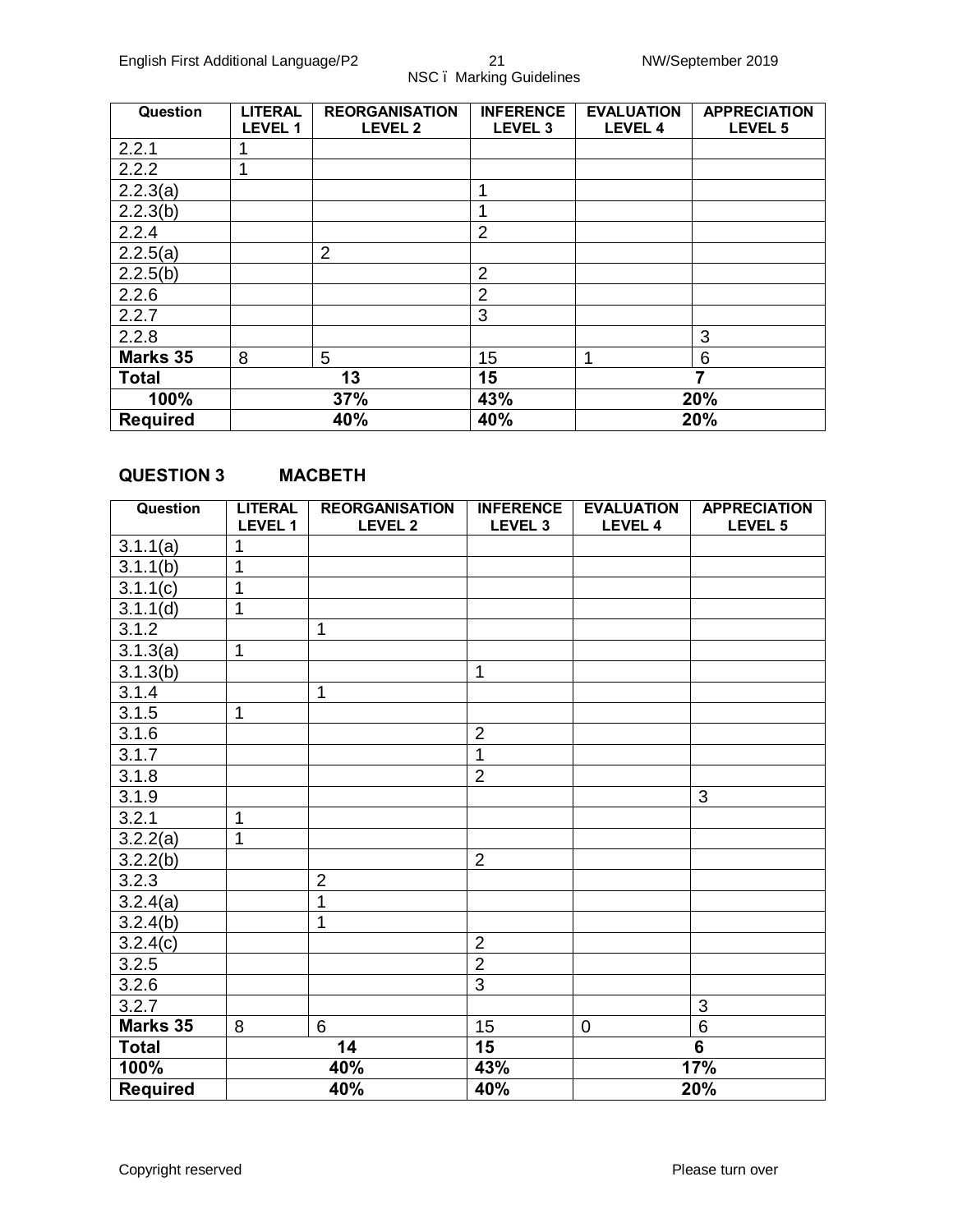#### **Question LITERAL LEVEL 1 REORGANISATION LEVEL 2 INFERENCE LEVEL 3 EVALUATION LEVEL 4 APPRECIATION LEVEL 5**  $4.1.1(a)$  1 4.1.1(b) | 1 4.1.1(c) | 1  $4.1.1(d)$  1 4.1.2 2 4.1.3 1 4.1.4(a) 1 4.1.4(b) 2 4.1.5(a) 1 4.1.5(b) 1 4.1.6 2 4.1.7 3  $4.2.1$  1  $4.2.2(a)$  1  $4.2.2(b)$  | 1 4.2.3(a) 1  $4.2.3(b)$  2  $\begin{array}{|c|c|c|}\n 4.2.4(a) & 1 \\
\hline\n 4.2.4(b) & 1\n \end{array}$  $4.2.4(b)$  $4.2.5(a)$  | 1 4.2.5(b) 2 4.2.6 1 4.2.7 3 4.2.8 3 **Marks 35** 10 3 15 1 6<br>**Total** 13 15 7 **Total 13 15 7 100% 37% 43% 20% Required 40% 40% 20%**

#### **QUESTION 4 MY CHILDREN! MY AFRICA!**

#### **QUESTION 5 SHORT STORIES**

| Question                | <b>LITERAL</b><br><b>LEVEL 1</b> | <b>REORGANISATION</b><br><b>LEVEL 2</b> | <b>INFERENCE</b><br>LEVEL <sub>3</sub> | <b>EVALUATION</b><br><b>LEVEL 4</b> | <b>APPRECIATION</b><br>LEVEL 5 |
|-------------------------|----------------------------------|-----------------------------------------|----------------------------------------|-------------------------------------|--------------------------------|
| 5.1.1(a)                |                                  |                                         |                                        |                                     |                                |
| 5.1.1(b)                |                                  |                                         |                                        |                                     |                                |
| 5.1.1(c)                |                                  |                                         |                                        |                                     |                                |
| 5.1.1(d)                |                                  |                                         |                                        |                                     |                                |
| 5.1.2                   |                                  |                                         |                                        |                                     |                                |
| 5.1.3                   |                                  |                                         | $\overline{2}$                         |                                     |                                |
| 5.1.4(a)                | ۸                                |                                         |                                        |                                     |                                |
| 5.1.4(b)                |                                  |                                         |                                        |                                     |                                |
| 5.1.5                   |                                  |                                         |                                        |                                     |                                |
| $5.1.6(a)$ ( <i>b</i> ) |                                  |                                         |                                        |                                     |                                |
| 5.1.7                   |                                  |                                         | 3                                      |                                     |                                |